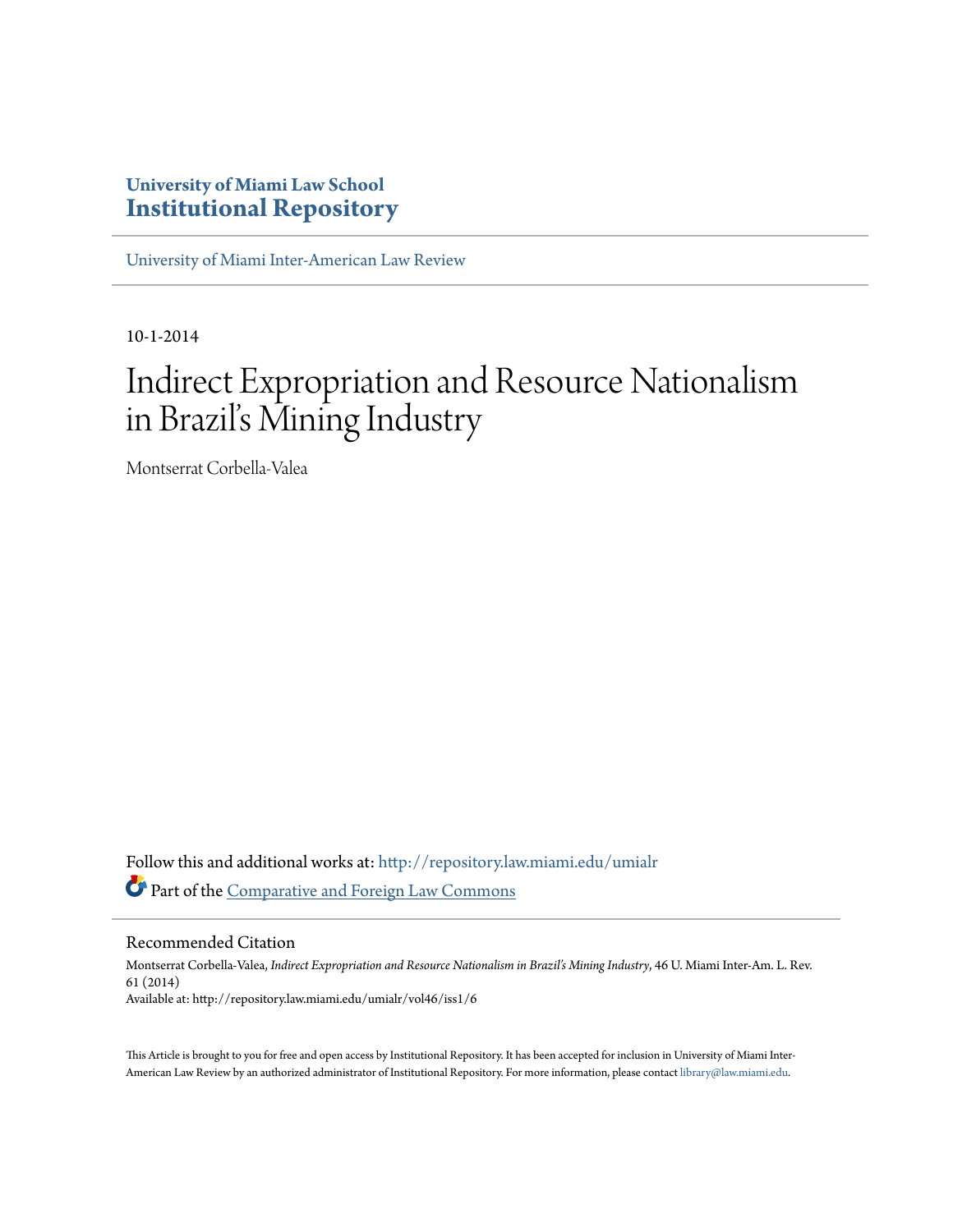#### 61

## **Indirect Expropriation and Resource Nationalism in Brazil's Mining Industry**

Montserrat Corbella-Valea<sup>1</sup>

#### TABLE OF CONTENTS

|                                                                                          | 62 | $\mathbf R$ |
|------------------------------------------------------------------------------------------|----|-------------|
| LEGAL THEORY OF DIRECT AND INDIRECT                                                      |    |             |
| EXPROPRIATION: LEGISLATION AND COMPENSATION                                              | 64 | R           |
| The background of "wealth deprivation": Legal                                            |    |             |
| instruments that include "indirect                                                       |    |             |
|                                                                                          | 65 | $\bf{R}$    |
| Legal text that does not address non-                                                    |    |             |
| compensable regulation                                                                   | 66 | R           |
| Legal texts that do address non-compensable                                              |    |             |
|                                                                                          | 66 | R           |
| Regulatory takings versus Indirect                                                       |    |             |
|                                                                                          | 68 | R           |
| Degree of interference with property                                                     |    |             |
|                                                                                          | 69 | $\bf{R}$    |
| Character of governmental measures                                                       | 71 | $\bf{R}$    |
| Interference of the measure with investors'                                              |    |             |
| reasonable expectations with regard to the                                               |    |             |
|                                                                                          | 73 | R.          |
| Compensation in investment cases                                                         | 74 | $\bf{R}$    |
| <b>EXPROPRIATION AND COMPENSATION UNDER</b>                                              |    |             |
|                                                                                          | 75 | R           |
| Expropriation under Brazilian law: types and                                             |    |             |
|                                                                                          | 76 | R           |
| Arbitration under Brazilian law                                                          | 79 | $\mathbf R$ |
| Is Brazil walking towards resource                                                       |    |             |
|                                                                                          | 81 | $\bf{R}$    |
| Legal Framework of Brazilian Mining                                                      | 82 | $\mathbf R$ |
| Contractual Remedies available for                                                       |    |             |
| $Investors \ldots \ldots \ldots \ldots \ldots \ldots \ldots \ldots \ldots \ldots \ldots$ | 86 | R           |
|                                                                                          | 86 | R           |
|                                                                                          |    |             |

<sup>1.</sup> Mrs. Corbella-Valea is an attorney specializing in international economic law. She received a J.D. from ESADE Ramon Llull University Law School in 2008, and an LL.M. from Georgetown University Law Center in 2013. Mrs. Corbella currently works at the Inter-American Development Bank.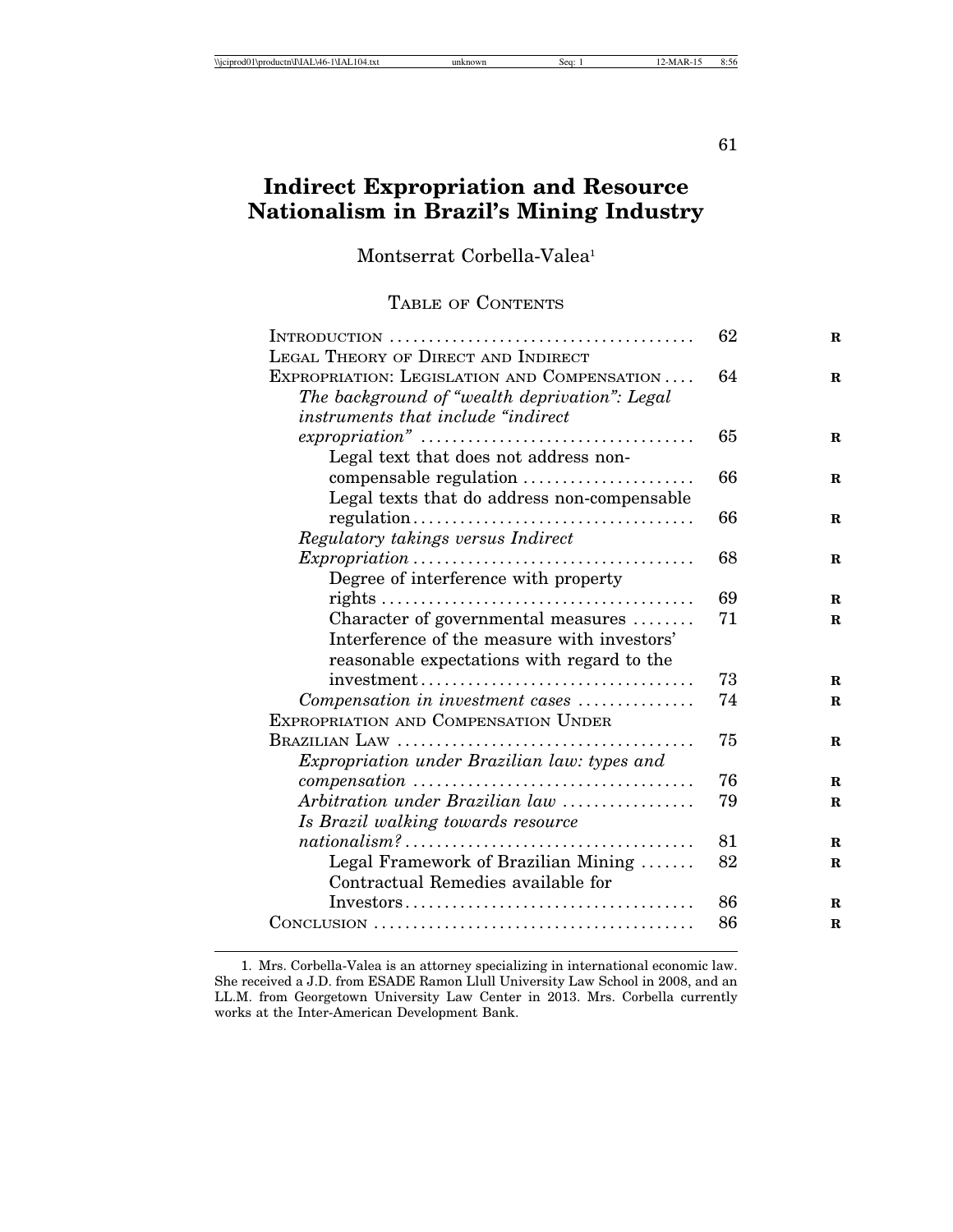#### INTRODUCTION

There is extensive research on the impact of foreign direct investment (FDI)<sup>2</sup> on its host state. Some common and recurring observations include the desirability of preserving the environment, safeguarding the national regulatory space, and the proscription to lower the environmental standards to avoid the wellknown "chilling effect"<sup>3</sup> of investment.<sup>4</sup> However, FDI is still the largest source of external funding for developing countries,<sup>5</sup> and the need to protect this assistance constitutes a real threat to the viability of the environmental policies implemented in host countries. On the other side, investors see domestic policies and regulations as major risks since the regulations may eventually have the same effect as expropriation or a regulatory taking.

In theory, parties enter into Bilateral Trade Agreements (BIT) on a reciprocal basis. Nonetheless, in practice, most BITs stem from preexisting relations between countries characterized as exporters of capitals (developed countries) and those characterized as importers of capital (developing or late developed countries). Hence, the purported existence of a two-way investment flow $^6$  contradicts the theory that agreements are concluded freely and on the benefit of both parties<sup>7</sup>. Brazil has not ratified any BIT with the United States nor with any other leading western country. Nonetheless, unlike countries that have entered into and ratified the Washington Consensus, the New York Convention on Recognition and Enforcement of Foreign Arbitral Awards, and the

4. *Id*.

<sup>2.</sup> *See* M. SORNARAJAH, THE INTERNATIONAL LAW ON FOREIGN INVESTMENT 7 (2d ed. 2004) ("Foreign investment involves the transfer of tangible or intangible assets from one country into another for the purpose of their use in that country to generate wealth under the total or partial control of the owner of the assets.").

<sup>3.</sup> *See* KYLA TIENHAARA, THE EXPROPRIATION OF ENVIRONMENTAL GOVERNANCE: PROTECTING FOREIGN INVESTORS AT THE EXPENSE OF PUBLIC POLICY 25 (2009) ("[The regulatory chill] hypothesis suggests that countries fear raising environmental standards because they *believe* that it may deter new investment or lead to industrial flight. . . However, empirically, the regulatory chill hypothesis is very difficult to prove.").

<sup>5.</sup> PHILIPPE SANDS, PRINCIPLES OF INTERNATIONAL ENVIRONMENTAL LAW 1056 (2d ed. 2003).

<sup>6.</sup> DOMINIQUE CARREAU ET AL., DROIT INTERNATIONAL ECONOMIQUE 424 (Librairie Générale de Droit et de Jurisprudence, 3d ed. 1990).

<sup>7.</sup> Mauricio Cardoso Oliva, *Protection to Foreign Investment in Face of State Regulatory Power in Brazil*, GEORGE WASHINGTON U. SCH. BUS. & PUB. MGMT. INST. BRAZILIAN ISSUES 24 (Dec. 2009), http://www.gwu.edu/%7Eibi/minerva/Fall2009/Final Paper-Mauricio.pdf.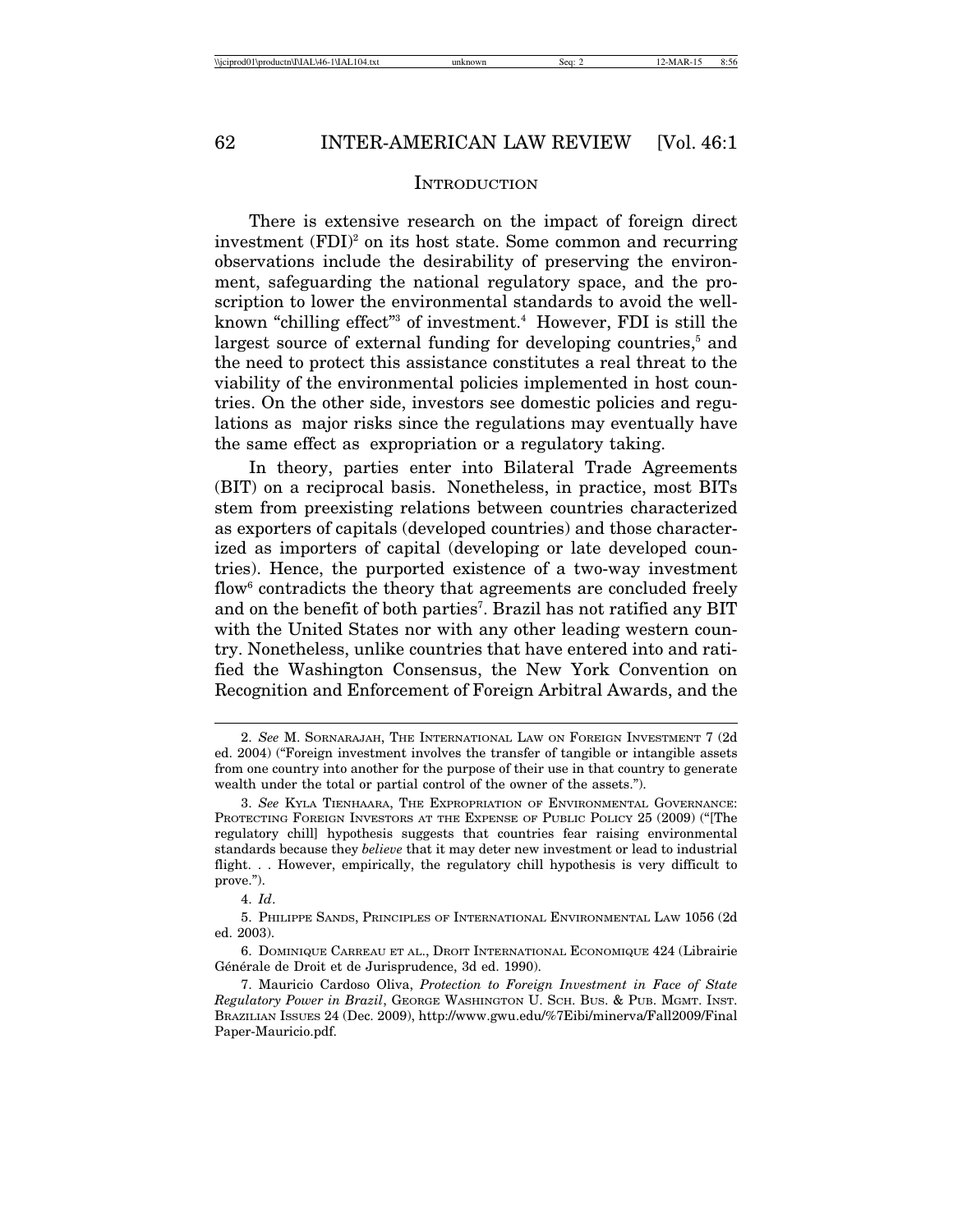new United States model BIT,<sup>8</sup> Brazil is now a top investment destination.<sup>9</sup>

Consequently, in the event of any dispute or disagreement, foreign investors do not have access to the International Centre for Settlement of Investment Disputes (ICSID) or to an *ad hoc* arbitration tribunal governed by the rules of the United Nations Commission on International Trade Law (UNCITRAL). This means that any regulatory measure that has a severe economic impact on the business may only be resolved before Brazilian national courts. One of the most controversial issues in international investment law is to what extent giving protection to foreign investors against an increase of regulatory standards represents an actual threat to the sovereignty of host states. As such, this note will focus on the extent to which investors in Brazil would be protected against measures of equivalent effect and the tools they may use to protect their rights.

First, I examine the current state of the jurisprudence on indirect expropriation as opposed to other non-compensable regulatory measures in light of the actual negotiations that are being held between the United States and Brazil. These negotiations may result in the ratification of a new U.S. model of BIT. By way of explanation, I will go through the four criterion that draw the differences between measures with equivalent effect to expropriation and regulatory non-compensable takings. The criterion are established through case law derived from the European Court of Human Rights (ECHR), the ICSID, and other *ad hoc* tribunals. I then analyze the main features of Brazilian expropriation law by looking at the differences between the treatment of direct and indirect expropriation in the Brazilian Federal Constitution, in the jurisprudence, and the quantification of the damages that would arise in the event of an unlawful taking. Additionally, I highlight the main features of Brazilian arbitration law by analyzing the restrictions of the Brazilian legal framework regarding subjective arbitrability and compensation. Lastly, I summarize the latest developments in Brazil's mining industry, including the new agencies created and the license regime in force, the implica-

<sup>8.</sup> *See id.* at 27 (BITs typically include provisions such as "prohibition of expropriation without compensation," the "most favored nation treatment" principle, "free transfer of funds," and "non-discrimination.").

<sup>9.</sup> *Come and Get Me*, THE ECONOMIST, (Feb. 18, 2012), http://www.economist.com/ node/21547836 (last visited Dec. 15, 2014).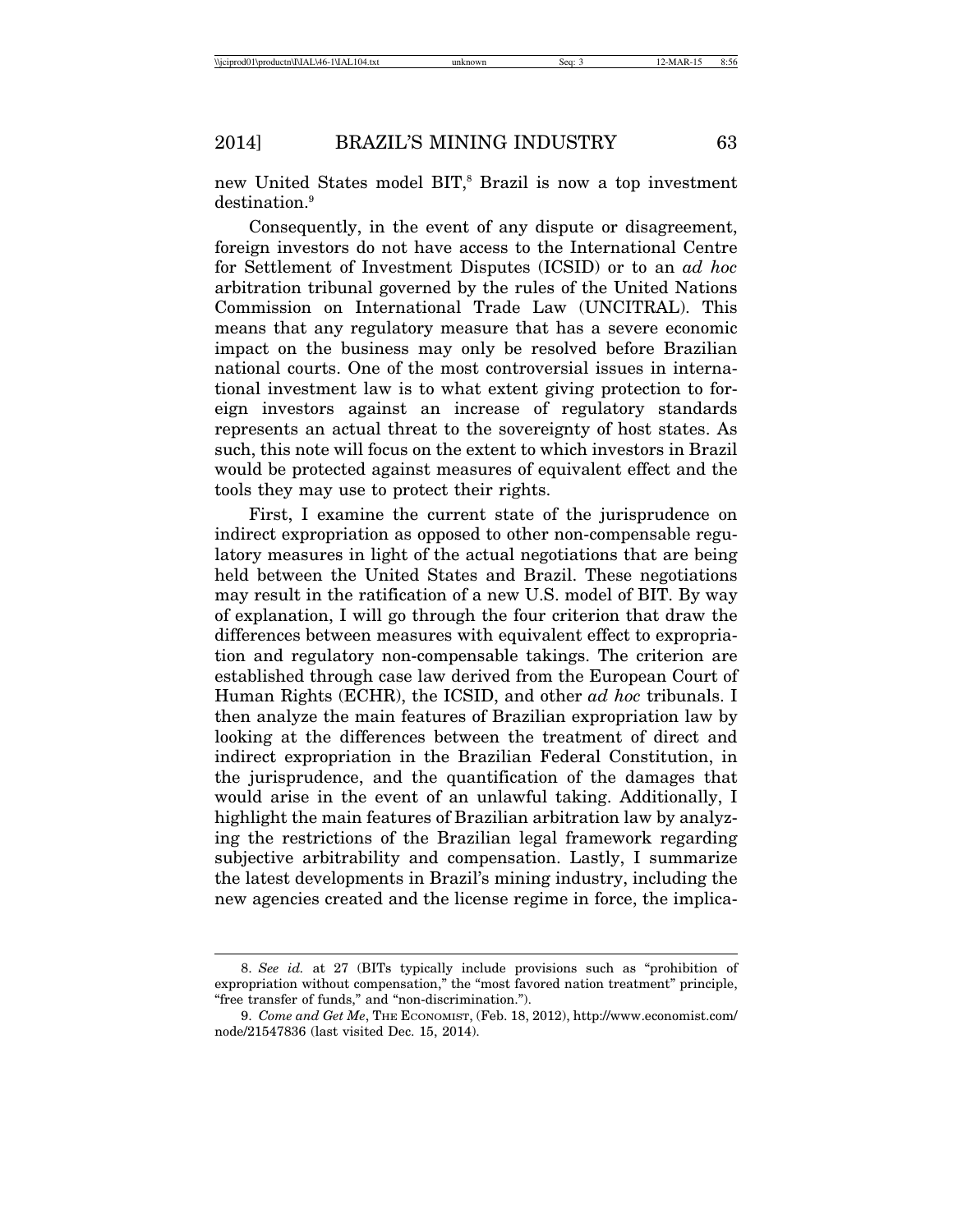tions that the approval of the new Mining Code would carry, and which contractual remedies are available for investors.

### LEGAL THEORY OF DIRECT AND INDIRECT EXPROPRIATION: LEGISLATION AND COMPENSATION

At present, Brazil is not bound by any international agreement on investment<sup>10</sup> with the exception of the Trade Related Investment Measures (TRIMs) and of the General Agreement on Trade in Services (GATS). Brazil stands out as one of the few countries that opposed the ratification of the two Mercosur protocols regarding the promotion and protection of investments. The belief that those legal texts favor foreign investors against domestic, and that they violate the "free access to justice" provision of the Brazilian Federal Constitution, precluded the Brazilian government from ratifying them.<sup>11</sup> In addition, by offering the same protection to foreign and national investors, Brazil believes that it is ensuring the preservation of its public policies.

All foreign investors' conflicts are resolved according to Brazilian domestic legislation, which requires the injured party to file a claim before the administrative court. These contract disputes can be time consuming and complex. According to the 2013 World Bank publication "*Doing Business*," it takes forty-four procedures and seven hundred and thirty-one days to litigate a contract breach, at an average cost of 16.5 percent of the total amount of the claim.<sup>12</sup>

On March 18, 2011, the United States and Brazil started negotiations to enter into an agreement on trade and economic cooperation with the aim of promoting non-discriminatory trade and investment policies. This agreement will work, among other matters, on the "facilitation and liberalization of bilateral trade and investment."13 Consequently, the jurisprudence, as discussed in this article will be fully binding and enforceable in Brazil once a bilateral investment agreement is signed and ratified between the two countries.

<sup>10.</sup> Oliva, *supra* note 7, at 9.

<sup>11.</sup> *Id*. at 89.

<sup>12.</sup> *Doing Business in Brazil*, DOING BUSINESS http://www.doingbusiness.org/data/ exploreeconomies/brazil/#enforcing-contracts (last visited Oct. 4, 2014).

<sup>13.</sup> Agreement on Trade and Economic Cooperation Between the Government of the United States of America and the Government of the Federative Republic of Brazil, U.S.-Braz., Mar. 18, 2011, http://www.ustr.gov/webfm\_send/2666.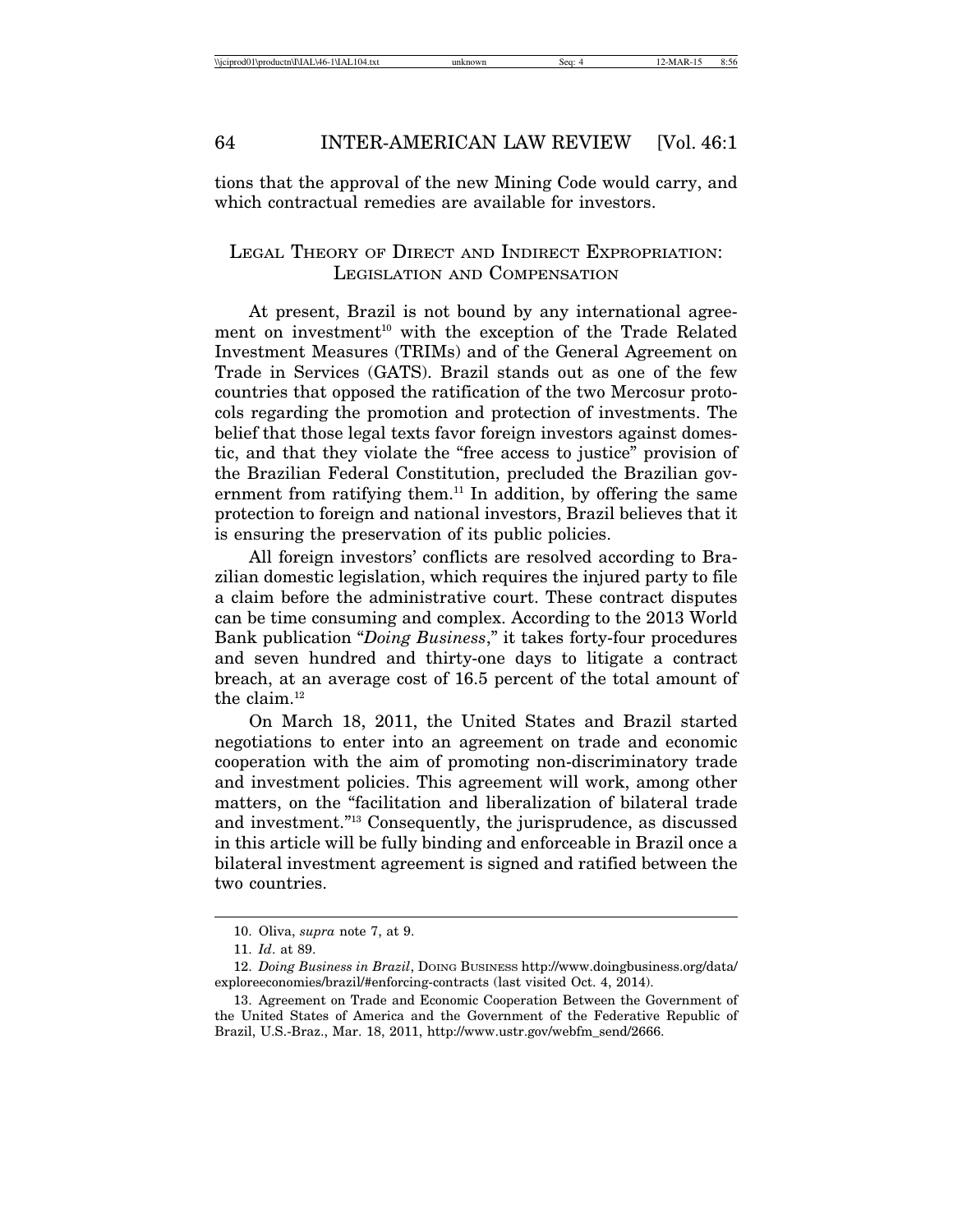*The background of "wealth deprivation": Legal instruments that include "indirect expropriation"*<sup>14</sup>

In the international sphere, disputes on indirect expropriation have replaced the mainstream debate of the 1970s on direct expropriation, shifting the discussion towards the government's remaining ability to regulate and implement measures aimed to protect sectors such as health, environment and other welfare aspects of society. Today, the discussion has moved from the "*Hull Formula*"15 to the "*Calvo Doctrine.*"16

It is a widely accepted principle of customary international law that when a government expropriates private property, regardless of the purpose of such action and without immediate, adequate and effective compensation, the State is acting contrary to the general principles that govern expropriation. Nonetheless, the scope of the expropriation as well as the kind of property rights that are covered under its umbrella have not been well defined by treaties, conventions, or jurisprudence. None of the treaties and conventions that deal with direct and indirect expropriation define with clarity what should be understood by expropriation. Only a few arbitral awards, such as Metaclad, deal with this issue. The tribunal stated that the concept encompasses:

Deliberate and acknowledged takings of property such as outright seizure or obligatory transfer of title in favour of the host state, but also covert or incidental interference with the use of property which has the effect of depriving the owner, in whole or in significant part, of the use or reasonably-to-be-expected economic benefit of property even if not necessarily to the obvious benefit of the host state.<sup>17</sup>

This lack of clarity must be rectified by the development of a sound body of jurisprudence that draws a clear line that divides indirect expropriation from regulatory non-compensable takings.

<sup>14.</sup> *See* Burns H. Weston, "*Constructive Takings*" *under International Law*: *A Modest Foray into the Problem of* "*Creeping Expropriation,*" 16 VA. J. INT'L L. 103, 112 (1975-76).

<sup>15.</sup> Shain Corey, *But Is It Just? The Inability for Current Adjudicatory Standards to Provide "Just Compensation" for Creeping Expropriations*, 81 FORDHAM L. REV. 973, 989 (2013).

<sup>16.</sup> *Id.* at 990 ("Calvo argued that international law only requires countries to give aliens rights that are equal to those given to its citizens. Therefore, the proper standard for compensating expropriation is merely the equivalent of national treatment, which may warrant a lower level of compensation than the Hull Formula requires.").

<sup>17.</sup> SORNARAJAH, *supra* note 2, at 355.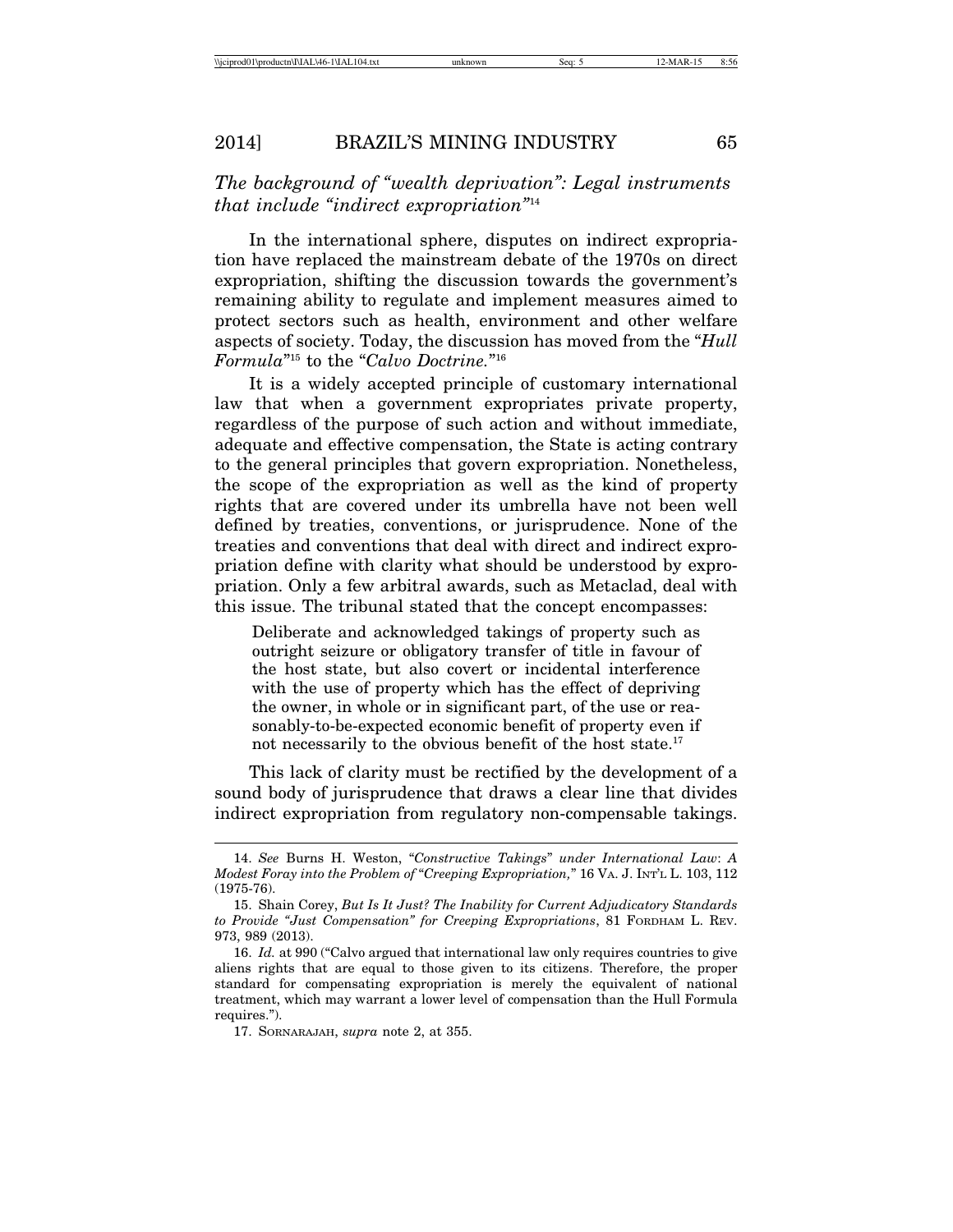Several international agreements provide protection against indirect expropriation or measures that are tantamount to expropriation.18 Nevertheless, not all include provisions regarding other non-compensable regulatory measures. This silence leads to a divergence in the treatment granted to certain regulatory measures and creates the need to mark the difference between noncompensable regulations and the ones that bring an obligation to compensate.

Legal text that does not address non-compensable regulation

Certain BITs contain a reference to indirect expropriation without dividing between compensable and non-compensable regulatory actions.19 This determination requires a case-by-case analysis looking at factors such as: (i) the economic impact of the regulation although it, standing alone, does not prove if indirect expropriation has occurred; (ii) the extent to which the regulation interferes with the investment-backed expectations; and (iii) the character of the government action. Article 13 of the 1994 Energy Charter Treaty provides that payment of compensation is required for the taking to be lawful, but Brazil is not a member of this Treaty.20 Lastly, Article 1110 of the North American Free Trade Agreement (NAFTA) establishes that no State-Party can, directly or indirectly, nationalize or expropriate an investment made by a national of another State-Party in its territory, or adopt a measure equivalent to nationalization or expropriation of such investment, unless it is for a reason of public interest, for nondiscriminatory reasons, in accordance with the corresponding legal process, granted treatment equal to that of the international law, including fair and equivalent treatment and total protection, and through payment of indemnity.<sup>21</sup>

#### Legal texts that do address non-compensable regulation

Some international instruments provide that the duty to com-

<sup>18.</sup> *See* North American Free Trade Agreement, U.S.-Can.-Mex., art. 1110, Dec. 17, 1992, 32 I.L.M. 289 (1993) [hereinafter NAFTA].

<sup>19.</sup> *See, e.g*., SORNARAJAH, *supra* note 2, at 386 ("Except in rare circumstances, non-discriminatory regulatory actions, designed and applied to protect public welfare objectives, such as public health, safety and the environment do not constitute indirect expropriation.").

<sup>20.</sup> *See* Energy Charter Treaty, art. 13, opened for signature on Dec. 17, 1994, 34 I.L.M 360 [ECT] (1995).

<sup>21.</sup> NAFTA, *supra* note 18.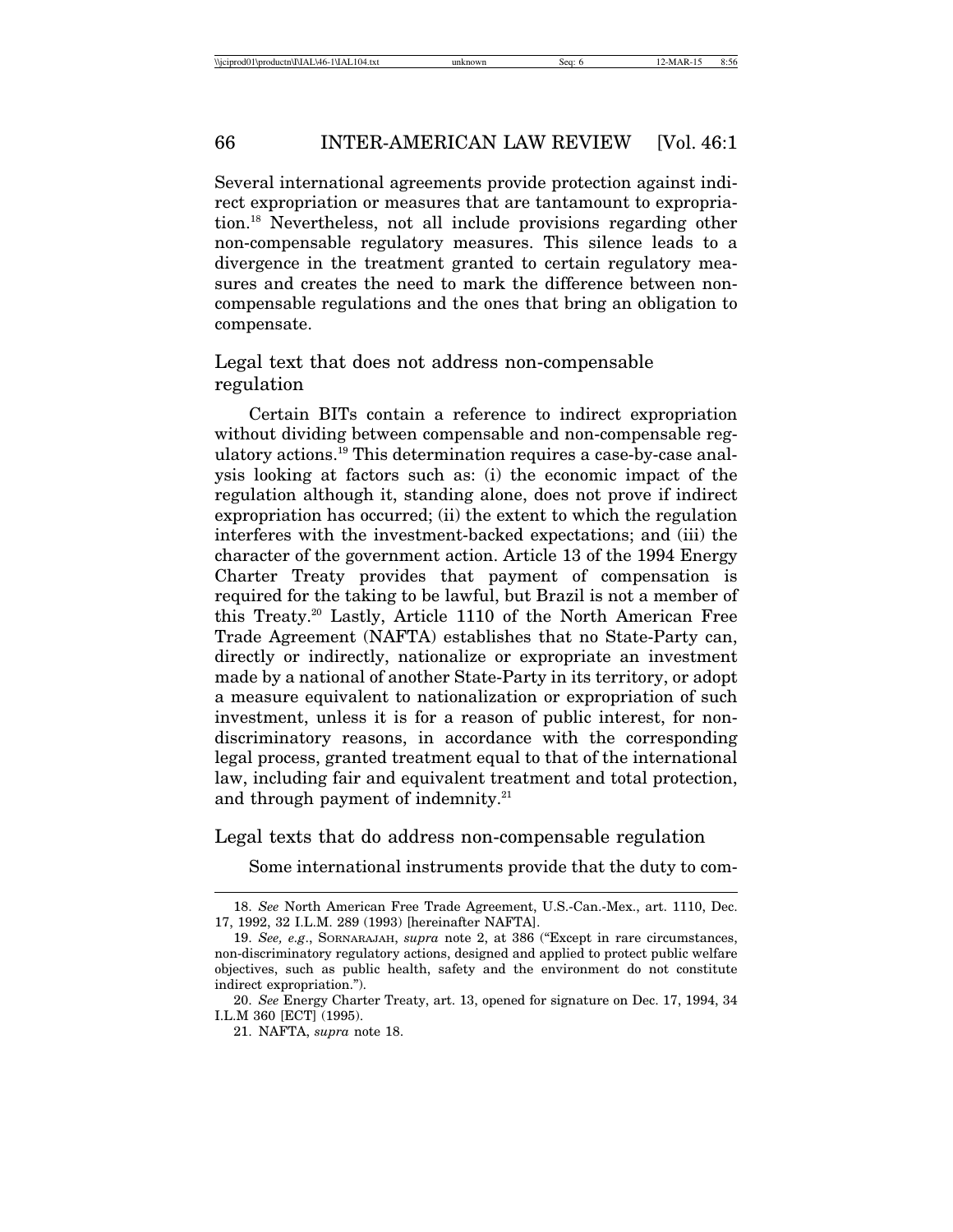pensate does not automatically arise from domestic regulation on sectors such as health, environment or similar sectors. The 1967 OECD Draft Convention on the Protection of Foreign Property states that the state's obligation to compensate does not occur in cases in which the government is exercising its legitimate right to regulate for public purposes, that is, to pursue political, social, or economic objectives and interests. According to this theory, if the measures adopted are related to consumer protection, environmental protection, agrarian reform, or other parallel issues, and are non-discriminatory, they would not result in compensation since they are considered essential for the well-being of the State. Article 1 of Protocol 1 of the ECHR strongly implies that States' obligation to compensate does not occur in normal circumstances.22 Conversely, the American Law Institute's Restatement Third of Foreign Relations Law of the United States states that the difference between an indirect expropriation and a legitimate domestic regulation is that in the latter there is no obligation to compensate. It states the following:

[A] State is not responsible for loss of property or for other economic disadvantage resulting from bona fide general taxation, regulation, forfeiture for crime, or other action of the kind that is commonly accepted as within the police power of the states, if it is not discriminatory . . . .<sup>23</sup>

Several awards<sup>24</sup> reinforce this view. In *Técnicas Medioambientales*, the tribunal clearly established that the State can exercise its sovereign power within the framework of its police power without being subject to compensation.25

Also, the Multilateral Agreement on Investment (MAI) Negotiating Text distinguishes between the "Right to Regulate" and

<sup>22.</sup> Protocol to the Convention for the Protection of Human Rights and Fundamental Freedoms, art. 1, Mar. 20, 1952, 213 U.N.T.S. 2889 ("No one shall be deprived of his possessions except in the public interest and subject to the conditions provided for by law and by the general principles of international law. The preceding provisions shall not, however, in any way impair the right of a State to enforce such laws as it deems necessary to control the use of property in accordance with the general interest or to secure the payment of taxes or other contributions or penalties.").

<sup>23.</sup> RESTATEMENT (THIRD) OF FOREIGN RELATIONS LAW § 712 cmt. g (1987).

<sup>24.</sup> *See* Too v. Greater Modesto Insurance Associates, 23 Iran-U.S. Cl. Trib. Rep. 378 (1989); Lauder v. Czech Republic, UNCITRAL Arbitral Award (Sept. 3, 2001) 14 W.T.A.M. 25 (2002) *available at* <http://italaw.com/documents/LauderAward.pdf>; Técnicas Medioambientales Tecmed, S.A. v. United Mexican States, ICSID Case No. ARB (AF)/00/2, Award, ¶ 119 (May 29, 2003), 43 I.L.M. 133 (2004) [hereinafter Técnicas].

<sup>25.</sup> Técnicas, *supra* note 24, at 133.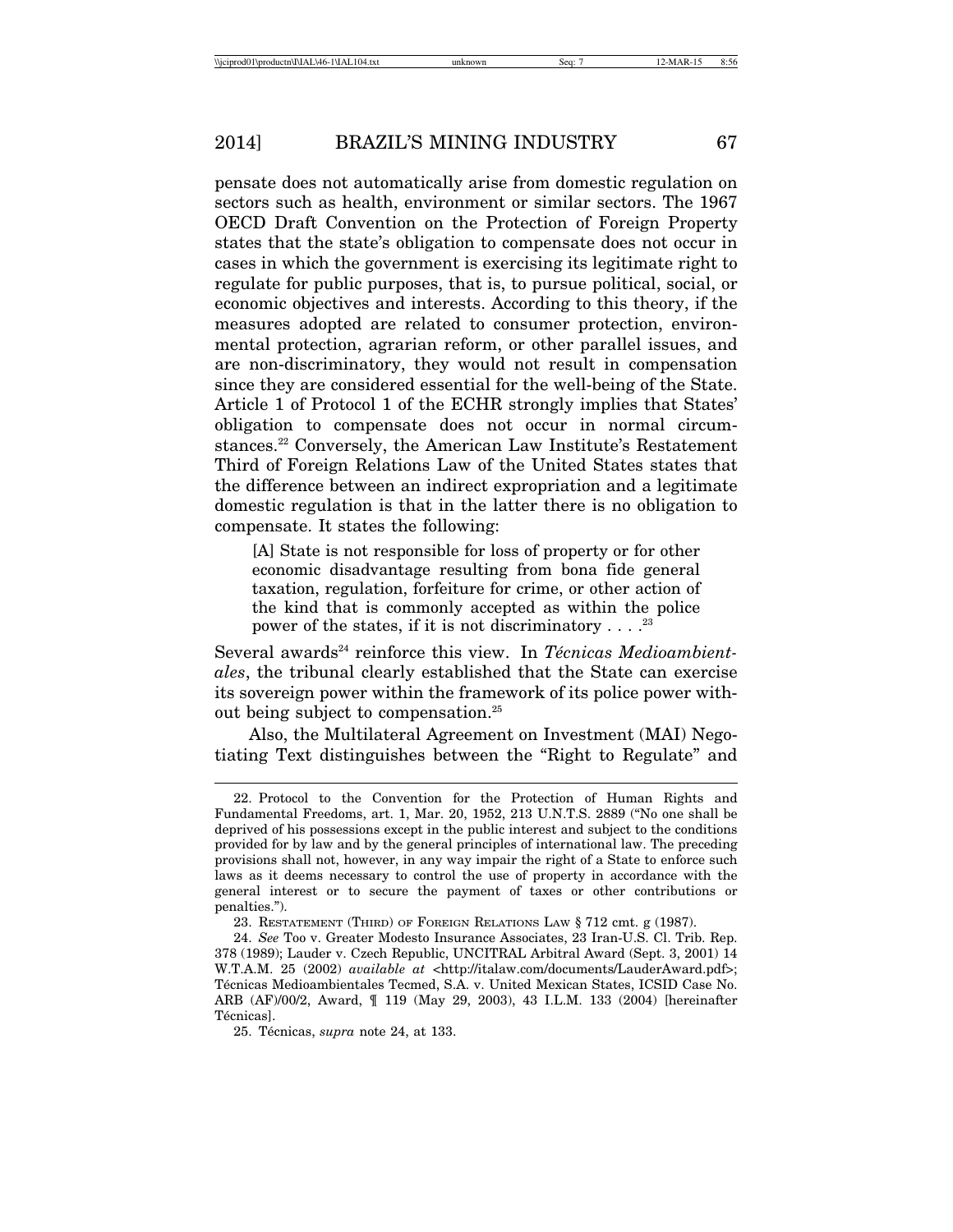"expropriation." By way of explanation, the Declaration adopted by the Council of Ministers on April 28, 1998, clarified that the exercise of normal non-discriminatory regulatory or police powers by governments would not amount to expropriation.<sup>26</sup> Similarly, the MAI commentary pointed out that the extension of the protection to "measures with equivalent effect" to expropriation does not intend to cover "creeping expropriations."27 Nevertheless, in most cases, tribunals have ruled that the State must compensate investors, despite the legitimate authority of the State to promote such measures.<sup>28</sup>

#### *Regulatory takings versus Indirect Expropriation*

It is not easy to determine when a measure falls into the scope of indirect expropriation. It requires a detailed analysis of the circumstances in which the taking occurred, including on a case-bycase basis, an exhaustive examination of the wording of the treaty. The United Nations Conference on Trade and Development (UNCTAD) has pointed out that indirect expropriation results in "an effective loss of management, use or control, or a significant depreciation of the value of the assets of a foreign investor,"29 whereas Tienharra quoted Soloway when she repeatedly affirmed that "an indirect expropriation can take an infinite number of forms; it can be essentially any action, omission, or measure attributable to a government that interferes with the rights flowing from the foreign-owned property to an extent that the property has been functionally expropriated."30 In general terms, regulatory takings are those that fall within the scope of the police powers of a State, such as regulation on environment, health, culture, welfare or economy.<sup>31</sup> By contrast, "[a] taking by a

<sup>26.</sup> *The Multilateral Agreement on Investment Draft Consolidated Text*, ORG. FOR ECON. CO-OPERATION AND DEV. 86 (Apr. 22, 1998), http://www1.oecd.org/daf/mai/pdf/ ng/ng987r1e.pdf.

<sup>27.</sup> *"Indirect Expropriation" and the "Right to Regulate" in International Investment Law,"* OECD WORKING PAPERS ON INTERNATIONAL INVESTMENT, at 9, 2004/ 04, OECD available at http://dx.doi.org/10.1787/780155872321 [hereinafter OECD].

<sup>28.</sup> *Id.* at 4

<sup>29.</sup> *Taking of Property*, UNITED NATIONS CONFERENCE ON TRADE & DEV. 4 (2000), http://unctad.org/en/docs/psiteiitd15.en.pdf [hereinafter *Taking of Property*].

<sup>30.</sup> TIENHAARA, *supra* note 3, at 124 (citing Dr. Howard Mann & Dr. Julie A. Soloway, Report to the Ad Hoc Expert Group on Investment Rules and the Department of Foreign Affiars and International Trade, Untangling the Expropriation and Regulation Relationship: Is There a Way Forward? (Mar. 31, 2002), http://international.gc.ca/trade-agreements-accords-commerciaux/assets/pdfs/ untangle-e.pdf).

<sup>31.</sup> OECD, *supra* note 27, at 19.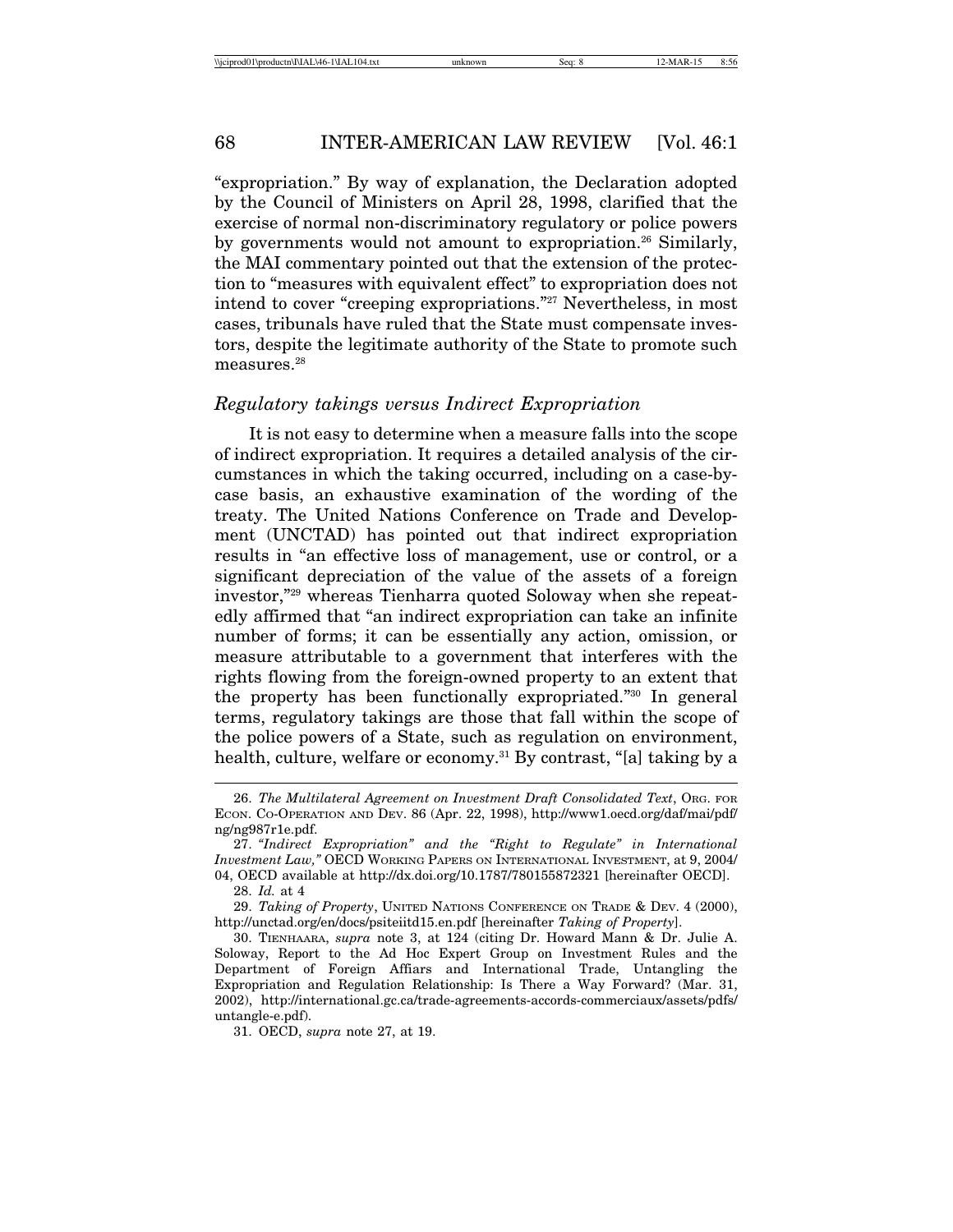host country that destroys the ownership rights of an investor in its tangible or intangible assets" would be classified as indirect expropriation or measures having equivalent effect.<sup>32</sup>

#### Degree of interference with property rights

There are but a few legal texts that approach the difference between legitimate non-compensable regulations and acts that amount to indirect expropriation. The latter requires compensation.33 The jurisprudence (*Midland Company* and *Tate & Lyle*, 34 among others) has identified certain criteria that can be applied to draw the difference between both figures: (a) degree of interference with the property; (b) character of governmental measures –purpose and context; and (c) interference of the measure with reasonable and investment-backed expectations.

The doctrine agrees that the interference has to be substantial in order to qualify as expropriation.<sup>35</sup> Such as when a state deprives the foreign investor of fundamental rights of ownership or when it interferes with the investment for a significant period of time.36 Furthermore, a regulation can constitute indirect expropriation when it substantially impair investors' economic rights such as ownership, use, enjoyment, or management of business, by rendering them useless. That is to say, there must be a severe economic impact that gives rise to the level of an expropriation requiring compensation.<sup>37</sup>

The ECHR found that if the investor's rights have not been completely removed, but have been substantially reduced, and the situation is not "irreversible," there will be a "deprivation" according to Article 1, Protocol 1 of the ECHR.38 Hence, mere restrictions on property rights do not constitute a taking without a substantial

37. OECD, *supra* note 27, at 11.

<sup>32.</sup> *Taking of Property*, *supra* note 29, at 12.

<sup>33.</sup> It is not widely accepted if and how a taking should be compensated, but most arbitral awards consider that it would encompass both, the *dammnum embergens* (injury produced) and the *lucrum cesans* (loss of profits). *See infra* Section 2.3.

<sup>34.</sup> *See generally* Archer Daniels Midland Co. v. United Mexican States, ICSID Case No. ARB (AF)/04/5, Award (redacted version), ¶ 240 (Nov.21, 2007), https://icsid. worldbank.org/ICSID/FrontServlet?requestType=CasesRH&actionVal=showDoc&doc Id=DC782\_En&caseId=C43 [hereinafter Archer Daniels Midland Co.].

<sup>35.</sup> OECD, *supra* note 27, at 19.

<sup>36.</sup> Interpreting awards Starrett Housing Corp. v. Islamic Republic of Iran*,* 4 Iran-U.S. Cl. Trib. Rep. 122, 156-57 (1983) [hereinafter Starett]; Oscar Chinn (U.K. v. Belg.), 1934 P.C.I.J. (ser. A/B) No. 63 (Dec. 12) [hereinafter Oscar Chinn]; Técnicas, *supra* note 24.

<sup>38.</sup> Interpreting the cases Handyside v. United Kingdom, 24 Eur. Ct. H.R. (ser. A) (1976); Matos e Silva, Lda v. Portugal, 1996-IV Eur. Ct. H.R. 1114.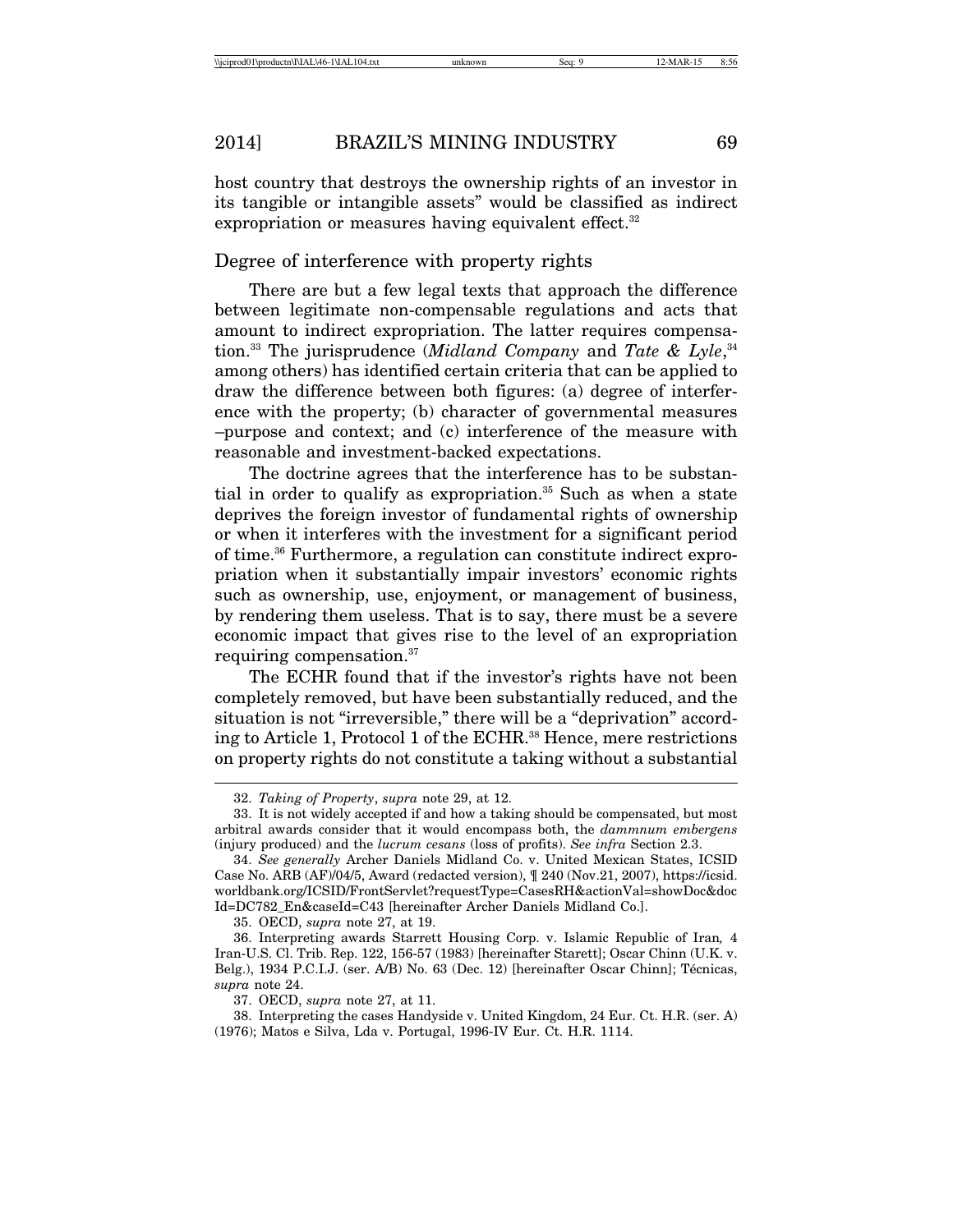impairment to an investor's economic rights. Even in the case of assumption of control over an investor's property by the government, it must be proven that the owner was deprived of fundamental rights of ownership.<sup>39</sup> Such deprivation is not merely ephemeral.<sup>40</sup> In the *Pope & Talbot* case<sup>41</sup>, under NAFTA, the *ad hoc* tribunal found that mere interference did not qualify as expropriation; rather, a significant degree of deprivation of the ownership right was required:

Regulations can be characterised in a way that would constitute creeping expropriation . . . Indeed, much creeping expropriation could be conducted by regulation, and a blanket exception for regulatory measures would create a gaping loophole in international protection against expropriation.<sup>42</sup>

In the same line, in *Glamis v. United States*, the tribunal held that the plaintiff-company formally possessed its mining rights and that it could still exploit the mineral resources in order to generate profits.<sup>43</sup>

Another important criteria is the duration of the regulation. In *S.D. Myers v. Canada*, the tribunal found that the regulation at issue did not constitute an indirect expropriation because "in some contexts and circumstances it would be appropriate to view a deprivation as amounting to an expropriation even if it were partial and temporary."44 Similarly, the Iran-United States Claims Tribunal has ruled that a temporary taking can constitute an expropriation when the deprivation is not ephemeral.45

The economic impact of the regulation was once an exclusive criterion, known as the "sole effect doctrine." It states that the effect or impact of the regulation on an investor's ability to use

<sup>39.</sup> Interpreting cases Tippetts, Abbett, McCarthy, Stratton v. TAMS-AFFA Consulting Eng'rs of Iran, 6 Iran-U.S. Cl. Trib. Rep. 219, 225 (1984) *available at* http:/ /trans-lex.org/231000 [hereinafter Tippetts]; S.D. Myers, Inc. v. Canada, Partial Award, 232. I.L.M. 408 (2000) [hereinafter S.D. Myers].

<sup>40.</sup> Tippetts, *supra* note 39, at 225.

<sup>41.</sup> In this case, a U.S. investor with a Canadian subsidiary claimed against Canada for the unfair and inequitable allocation of the fee-free quota on exports of softwood lumber, as established on the Softwood Lumber Agreement. The Tribunal found that Canada breached Article 1105 and awarded the investor U.S. \$461.566 in damages and interest.

<sup>42.</sup> *See* Pope & Talbot, Inc. v. Canada, Award, 7 ICSID Rep. 102, ¶ 105-118 (2001).

<sup>43.</sup> The Tribunal considered that the right was never rendered substantially without value by the actions of the U.S. federal government and the State of California. *See Glamis Gold, Ltd v. United States, Award, 48 ILM 1039 (2009).*

<sup>44.</sup> S.D. Myers, *supra* note 39.

<sup>45.</sup> OECD, *supra* note 27, at 12.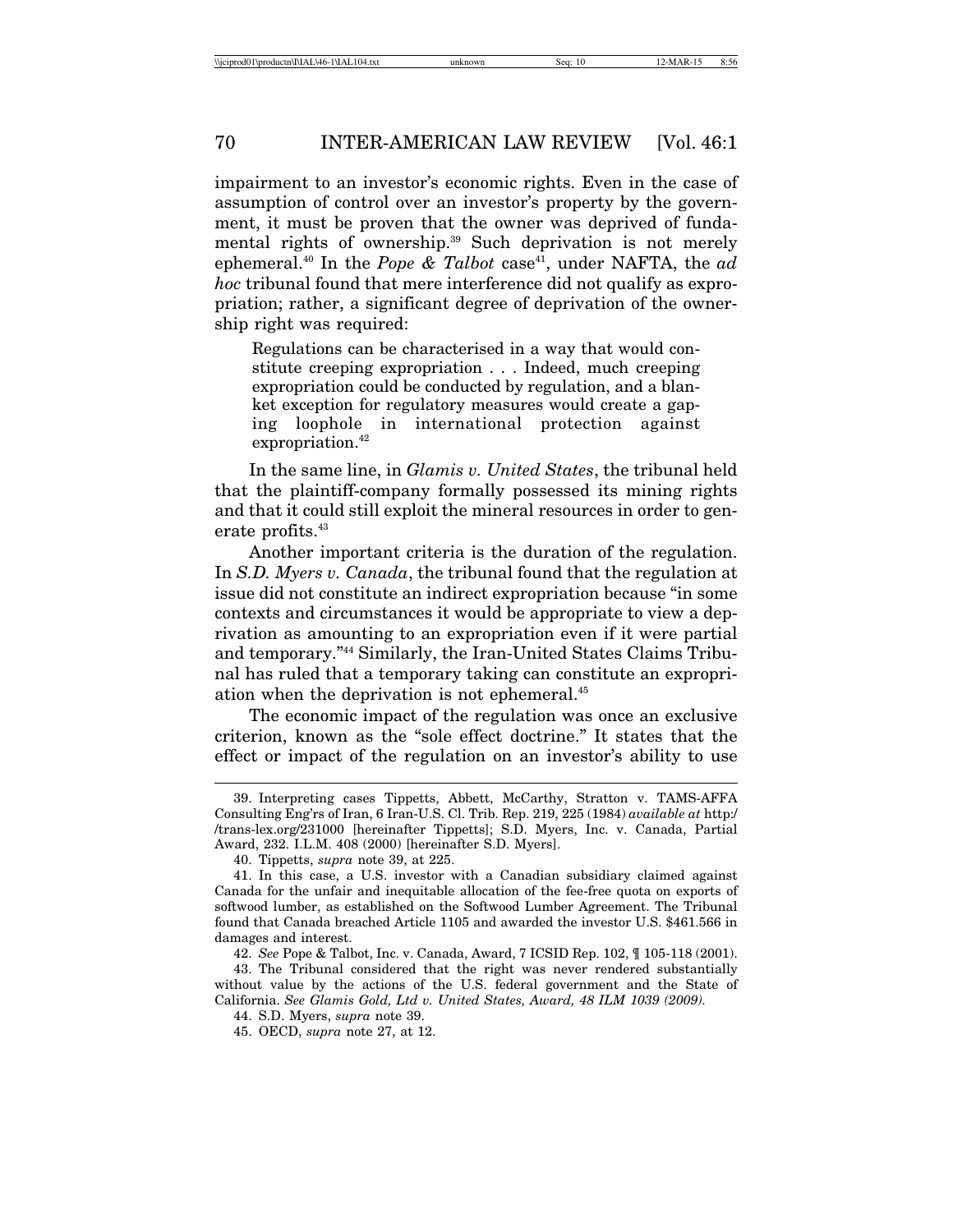and enjoy the property should be the only criteria taken into account when starting the expropriation analysis. However, the "sole effect doctrine" ignores other elements such as the characteristics of the owner or whether a transfer of management has taken place. Today, a multi sectorial approach is the predominant view.

Many cases have focused on other criteria, such as the role and characteristics of the owner of the company. In the *Tippets* case, the Iran-United States Tribunal held that "the intent of the government is less important than the effects of the measures on the owner, and the form of the measures of control or interference is less important than the reality of their impact."46 In *Metalclad*, the tribunal found that in order to decide on an indirect expropriation, it is not necessary to look at the motivation or intent of the regulation, but rather other facts such as the context and the purpose in which the measure of equivalent effect has been adopted and implemented.47 In the award, the tribunal stated that expropriation, in the sense given under NAFTA, also includes incidental interferences, which deprive the owner of the use of reasonably expected economic benefit of property.<sup>48</sup> Thus, the objective of the regulation is not as relevant as the effects, but both factors taken together play a major role.

#### Character of governmental measures

Scholars have highlighted that the existence of generally recognized considerations of public health, safety, morals, or welfare should normally lead to the conclusion that there has not been a taking.49 Sornarajah, among others, noted "non-discriminatory measures related to anti-trust, consumer protection, securities, environmental protection, [and] land planning are non-compensable takings since they are regarded as essential to the functioning of the state."50 Supporting this view, the Iran-U.S. Claims Tribunal stated in the Sedco award, that it is "an accepted principle of international law that a State is not liable for economic injury, which is a consequence of bona fide 'regulation' within the

<sup>46.</sup> Tippets, *supra* note 39.

<sup>47.</sup> Metalclad Corp. v. United Mexican States, ICSID Case No. ARB (AF)/97/1, Award, ¶ 119 (Aug.30, 2000), https://icsid.worldbank.org/ICSID/FrontServlet?request Type=CasesRH&actionVal=showDoc&docId=DC542\_En&caseId=C155 [hereinafter Metalclad Corp].

<sup>48.</sup> Metalclad Corp., *supra* note 47.

<sup>49.</sup> *See generally* G. CHRISTIE *"What constitutes a Taking of Property under International Law?"* (1962) 307-338; TIENHAARA, *supra* note 3, at 16.

<sup>50.</sup> SORNARAJAH, *supra* note 2, at 283.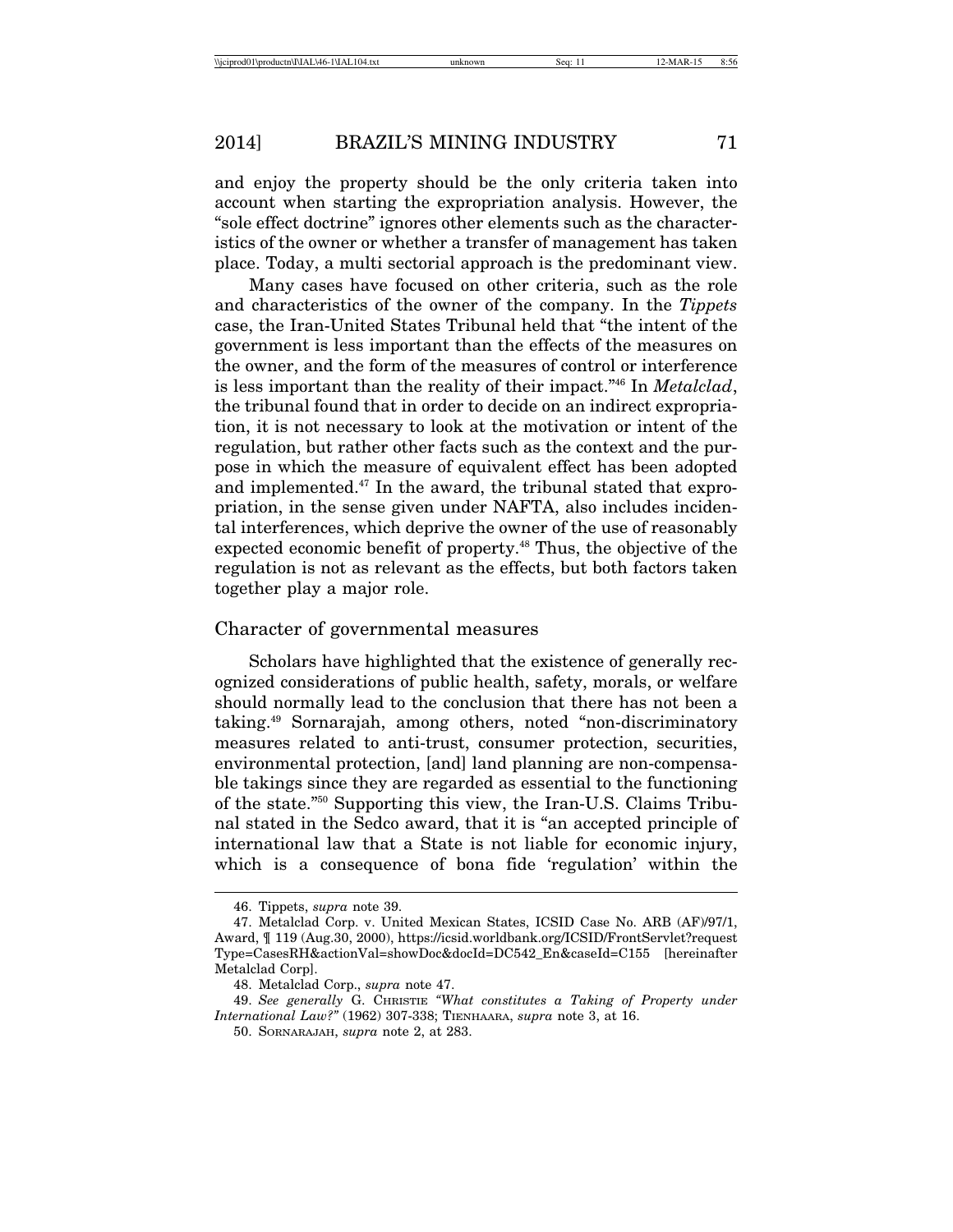accepted police power of States."51

The ECHR has ruled repeatedly that it is important to maintain proportionality between the purpose and the actual measure adopted. This jurisprudence gives governments a wide margin of appreciation to establish measures for the public interest given that the state has a better knowledge of public concerns. Also, the court stated that a state's judgement should be accepted unless it is exercised in a manifestly unreasonable way, so long as the measures adopted are proportionate.<sup>52</sup> Proportionality is determined by applying the so-called "fair balance test." The ECHR analyzes the balance between the general interest of the community and the interests of the investors deprived from their properties.<sup>53</sup>

Consequently, measures imposed by the State must be lawful and proportionate to the goals of the government, such as "planning controls, environmental orders, rent controls, import and export law, economic regulation of professions, and the seizure of properties for legal proceedings or inheritance laws."54 In this sense, Sornarajah suggested that to take into account the significance of the investment is crucial when deciding whether the measure is proportional to the public interest presumably protected.<sup>55</sup>

Under NAFTA, several cases have concluded that governments have the right, *inter alia*, to protect the environment, human health and safety, market integrity, and social policies through expropriations without providing fair and just compensation for the take offs of foreign-owned property.<sup>56 57</sup> Furthermore, in *Tecmed S.A.*, 58 the tribunal held that to determine whether a measure is expropriating depends on whether there is a reasonable relationship of proportionality between the charge imposed to the foreign investor and the aim sought to be realised by the measure.<sup>59</sup>

53. *Taking of Property*, *supra* note 29, at 15.

54. DJ HARRIS ET AL., LAW OF THE EUROPEAN CONVENTION ON HUMAN RIGHTS 535 (1995).

55. Archer Daniels Midland Co., *supra* note 34, at 535.

56. For instance, in the case of *Metalclad*, COTERIN—filial of Metalclad—could not work in a hazardous waste landfill due to an ecological decree promulgated after the claim was filed.

57. James, *supra* note 52, at 32; Sporrong and Lönnroth v. Sweden, 52 Eur. Ct. H.R. (ser. A) at 69 (1982).

58. Técnicas, *supra* note 24,  $\parallel$  122.

59. The company made a claim on the grounds that the denial of the Mexican

<sup>51.</sup> Sedco, Inc. v. National Iranian Oil Co., 9 Iran-U.S. Cl. Trib. Rep. 248, 275 (1985).

<sup>52.</sup> James v. United Kingdom, 98 Eur. Ct. H.R. (ser. A) at 54 (1986) [hereinafter James].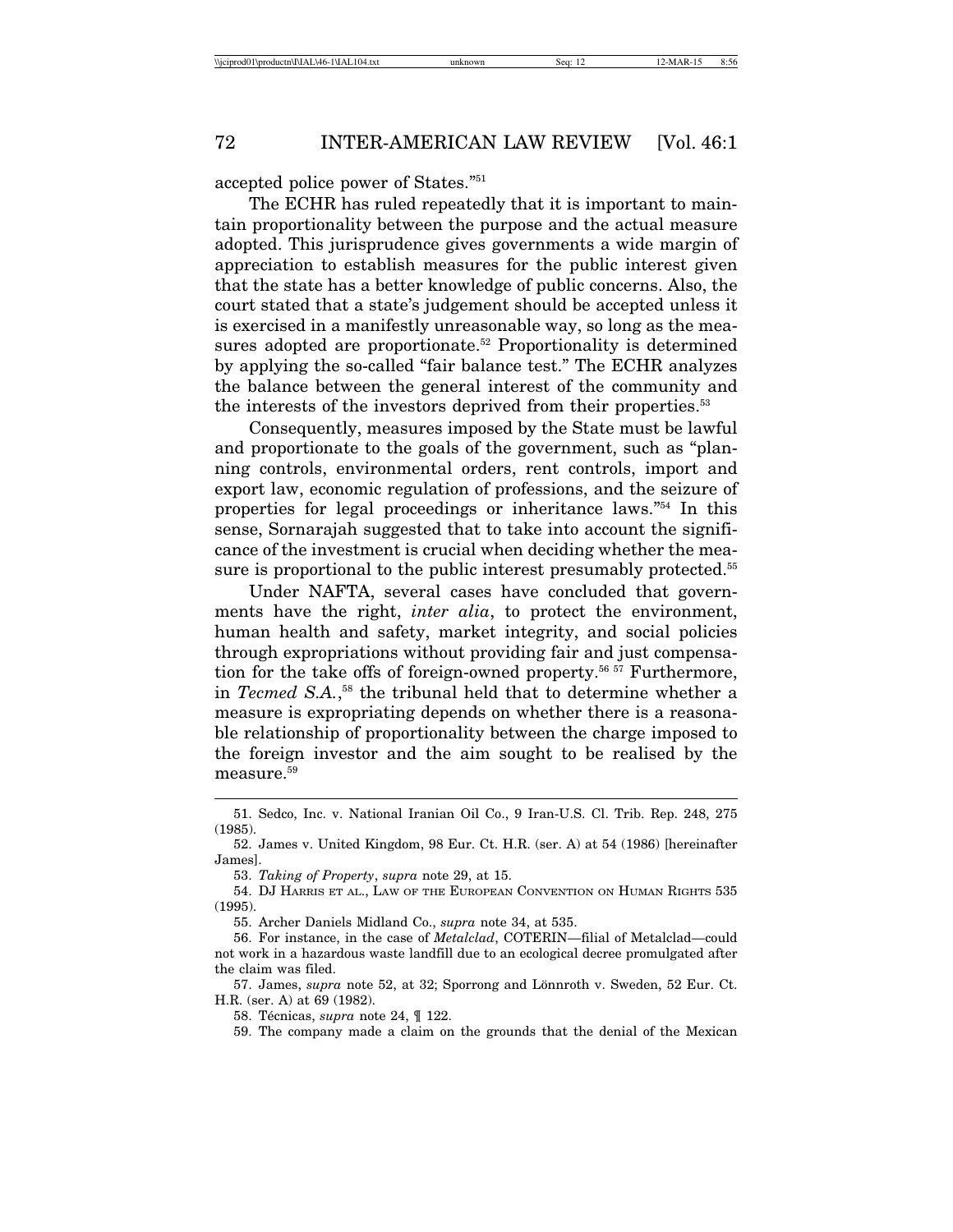Interference of the measure with investors' reasonable expectations with regard to the investment

Here, the main question to be answered is whether the investor chose to invest based on a regulatory regime that did not include the newly implemented regulations. The assessment must be objective and reasonable.<sup>60</sup> It cannot be entirely based upon the investor's subjective expectations. Furthermore, the burden of proof falls on the plaintiff.61

Would the investor not have planned such investment in the presently challenged regulatory regime? In *Metalclad*, the tribunal held that "Metalclad was led to believe, and did believe, that the federal and state permits allowed for the construction and operation of the landfill."62 However, the conclusions vary depending on the case. For instance, in the *Oscar Chinn* case, the Tribunal held that favourable business conditions are circumstances subject to inevitable changes and that the alteration of a profitable economic condition by the extinction of a treaty of commerce or the amendment of a custom duty cannot give rise to a claim against the State by injury.63 Following the same line, in *Starett Housing Corp. v. Iran*, the tribunal explained that the reasonableexpectations of the investors must include the risk inherent to the country where the investment has taken place:

[I]nvestors in Iran, like investors in all other countries, have to assume a risk that the country might experience strikes, lock-outs, disturbances, changes of economic and political system and even revolution. That any of these risks materialised does not necessarily mean that property rights affected by such events can be deemed to have been taken.<sup>64</sup>

Based on the above, what are legitimate expectations? In *Thunderbird v. Mexico*, the tribunal stated that legitimate expectations relate to a situation where a contracting party's conduct creates a reasonable and justifiable expectation on the part of an investor to act in reliance of said conduct, such that a failure by the NAFTA

government to relicense the hazardous waste site was against the bilateral investment treaty entered into by and between Spain and Mexico.

<sup>60.</sup> OECD, *supra* note 27, at 19.

<sup>61.</sup> Catherine Yannaca-Small, *"Indirect Expropriation" and the "Right to Regulate" in International Investment Law*, ORG. FOR ECON. CO-OPERATION AND DEV. 17 (Sept. 2004), http://www.oecd.org/daf/inv/investment-policy/WP-2004\_4.pdf.

<sup>62.</sup> Metalclad, *supra* note 47, ¶ 103.

<sup>63.</sup> Oscar Chinn, *supra* note 36.

<sup>64.</sup> Starrett, *supra* note 36.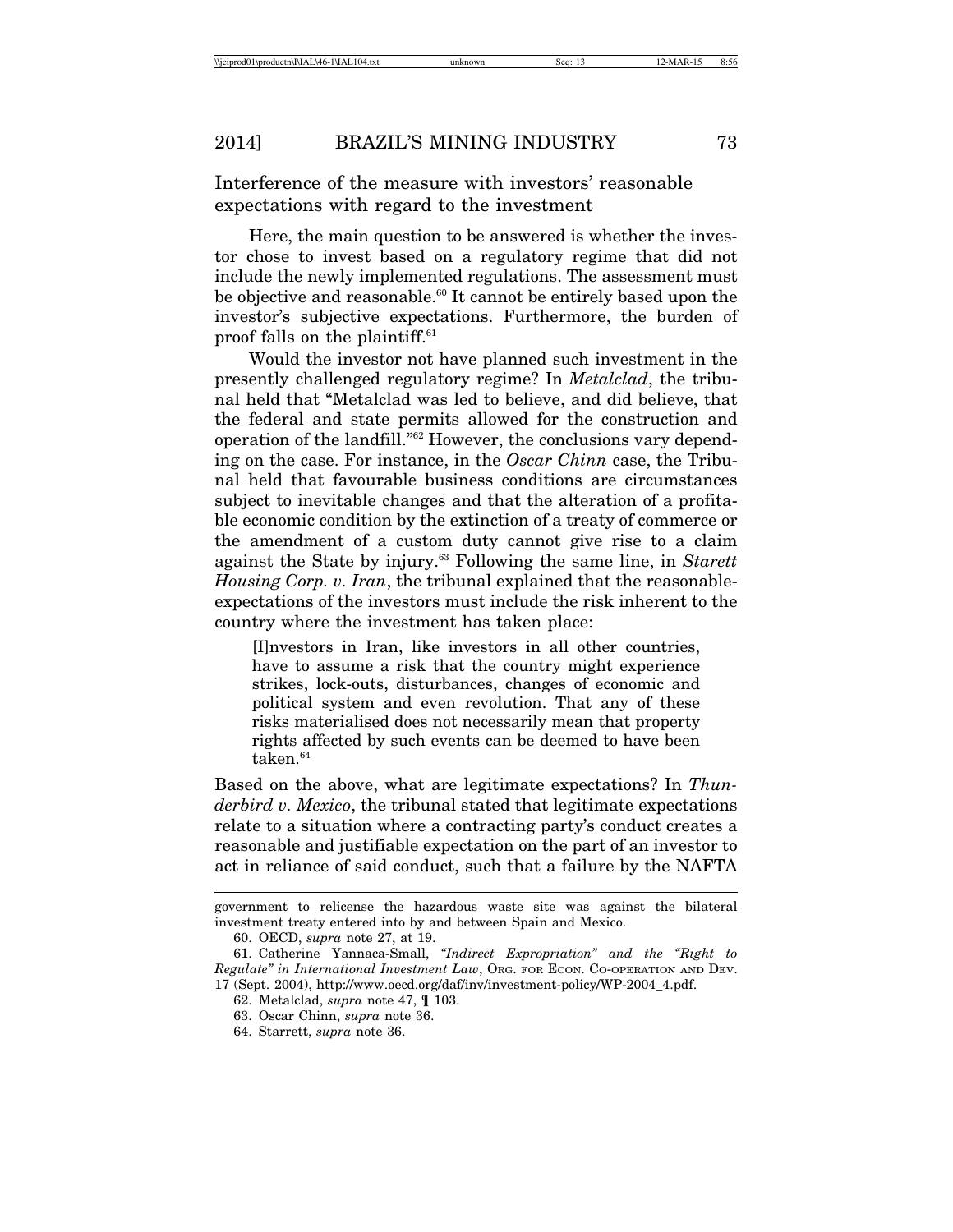Party to honour those expectations could cause the investor to suffer damages.<sup>65</sup>

#### *Compensation in investment cases*

Compensation can arise from a lawful expropriation or quasiexpropriating conduct, whereas damages would only be due for an unlawful act. Despite the fact that these terms have different meanings in international investment law, the approach followed by arbitral tribunals to quantify the compensation (or damages) is unified. There are no clear general principles to follow when it comes to compensation. The only rule that can be outlined was set forth in *Chorzow Factory*—full compensation for the losses suffered due to expropriation if restitution in kind is not possible. The award established that:

"[R]eparation must, as far as possible, wipe out all the consequences of the illegal act and re-establish the situation which would, in all probability, have existed if that act had not been committed. Restitution in kind, or, if this is not possible, payment of a sum corresponding to the value which a restitution in kind would bear."66

Further, *Chorzow Factory* reinforced that the award must serve to determine the amount of compensation due for an act contrary to international law. There are two techniques for assessing the amount due for the compensation of an act of expropriation: (i) to look at the book value of the investment (that is, the historic cost in the investor's accounting); or (ii) to estimate the market value of the investment and the ability to generate profits.<sup>67</sup> The major limitation of the first technique is that it does not include the projection of future earnings. The market value is captured through an estimate of future cash flows to which a discount rate related to estimate future capital income and risk is included.<sup>68</sup> Some tribunals have recognized the problems associated with this speculative approach, especially in projects in a phase before start-up and without an extensive record of performance. In *Metaclad*, the award stated that the discount cash flow method could only be

<sup>65.</sup> Int'l Thunderbird Gaming Corp. v. United Mexican States, Arbitral Award (NAFTA Ch. 11 Arb. Trib. Jan. 26, 2006), http://ita.law.uvic.ca/documents/Thunder birdAward.pdf.

<sup>66.</sup> Factory at Chorzow (Germ. v. Pol.), 1927 P.C.I.J. (ser. A) No. 9 (July 26).

<sup>67.</sup> Thomas W. W¨alde & Borzu Sabahi, *Compensation, Damages, and Valuation*, *in* The Oxford HANDBOOK OF INTERNATIONAL INVESTMENT LAW 1049, 1076 (Peter Muchlinski et al. eds., 2008) [hereinafter Wälde & Sabahi].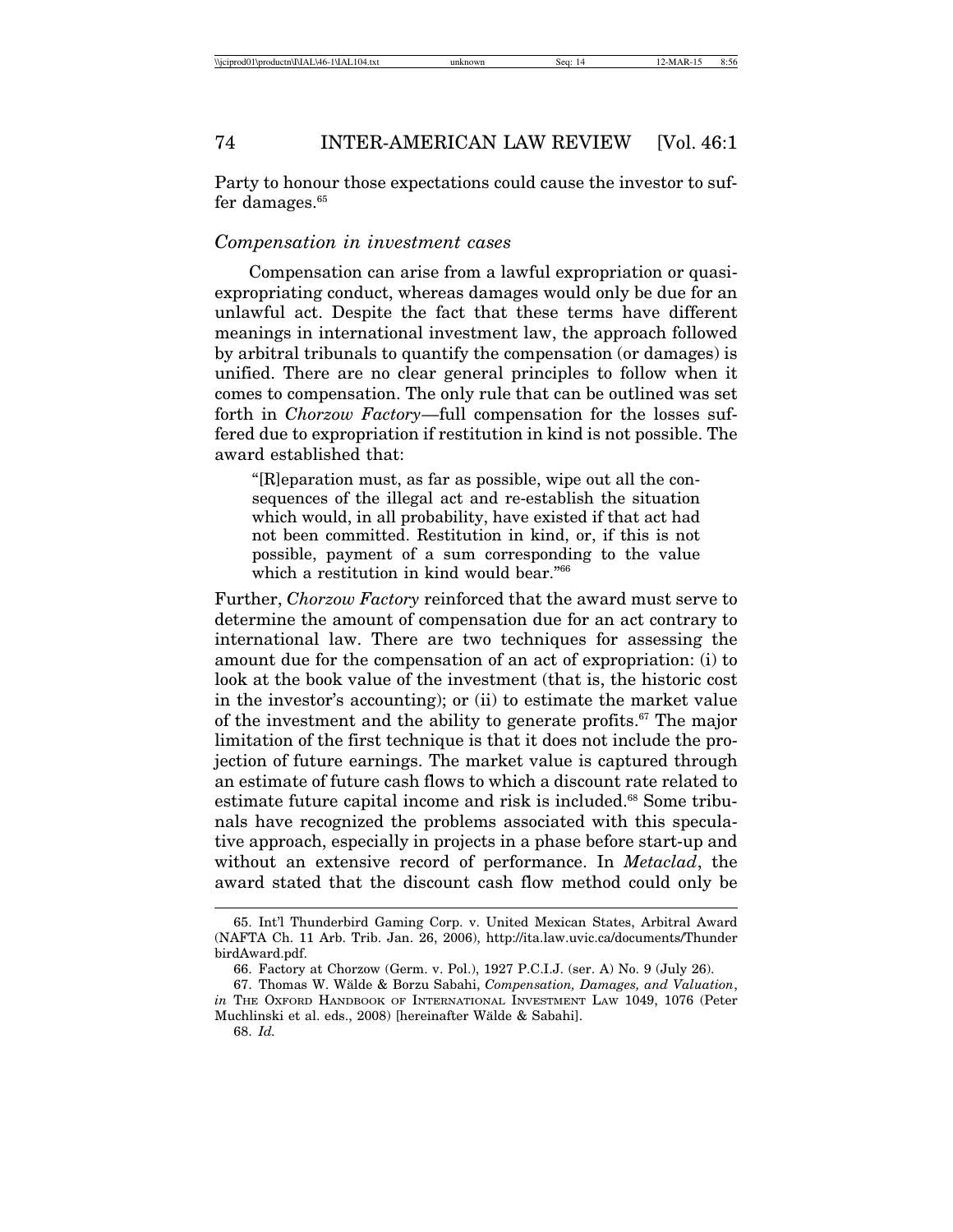used to assess the amount to be paid if "there was a sufficient long time to establish a performance record."69

International courts have also recognized the existence of certain compensation-reducing and compensation-enhancing elements.70 For instance, if the investor behaved negligently, so as to have substantially contributed to the risk or damage and did not apply the expected professional due diligence, compensation might be reduced on the basis of the principle of contributory negligence.<sup>71</sup> In a similar line, Argentina has successfully argued in many ICSID cases that extraordinary circumstances affecting the State should be taken into account when defining the compensation payable to the investors.72 As for compensation-enhancing elements, there is a consensus that lawful expropriation does not have to be compensated in a different way than the unlawful expropriation because the amount payable only has to reflect the market value of the investment. As of today, tribunals may apply enhancing elements in the quantification of the damages.

 As for the calculation of interest, traditionally, the general rule was to apply simple interest rates. However, in the last years tribunals have accepted that compound interest can be applied if parties can prove that they needed to pay a compound interest rate to recover from the taking.<sup>73</sup>

#### EXPROPRIATION AND COMPENSATION UNDER BRAZILIAN LAW

Brazilian law defines expropriation as the act by which the government takes away the proprietary rights to a good from its owner and is obligated to pay an amount of indemnification for such a taking.<sup>74</sup> According to national law, the term "government" encompasses not only the executive branch but also any type of public provider with authorization to expropriate.75 This section analyzes (i) what should be understood by direct and indirect expropriation; (ii) the way to calculate the amount to be paid by

<sup>69.</sup> Metalclad Corp., *supra* note 47, ¶ 120.

<sup>70.</sup> W¨alde & Sabahi, *supra* note 67, at 1049.

<sup>71.</sup> *Id.* at 1093.

<sup>72.</sup> *Id.* at 1094.

<sup>73.</sup> *Id.*

<sup>74.</sup> DANIEL TAVELA LUÍS & LUIS ANTONIO GONÇALVES DE ANDRADE, INVESTMENT PROTECTION IN BRAZIL 107, 111 (Daniel de Andrade Levy et al. eds., 2014) [hereinafter TAVELA].

<sup>75.</sup> *Id.* at 112. *See also* Decreto No. 2.355, de 22 de outubro de 1997, DIARIO ´ OFICIAL DA UNIAO˜ [D.O.U.] de 20.10.1997 (Braz.), which entitled the Agencia Nacional de Energia Eléctrica to expropriate private property if necessary for the delivery of electric energy.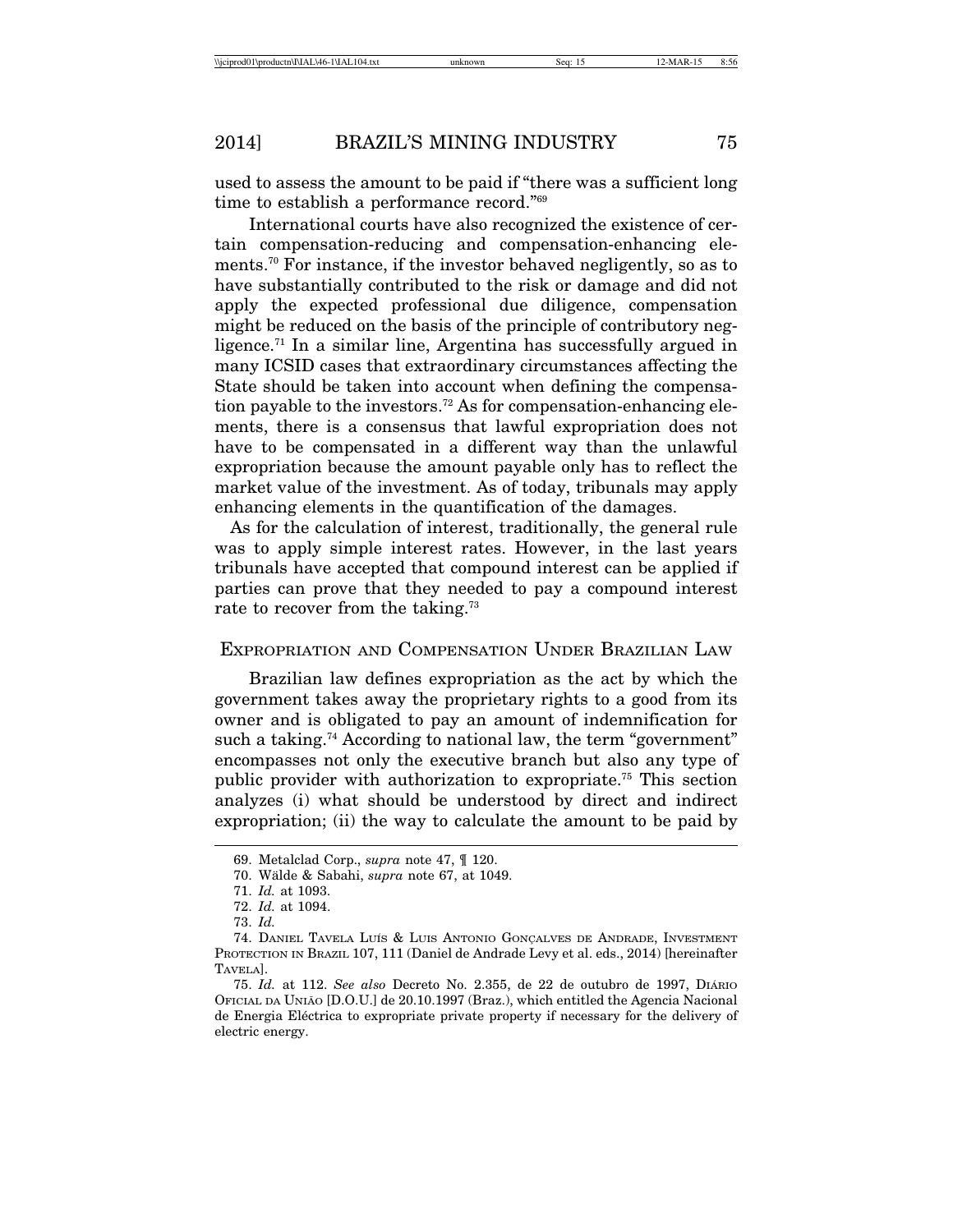the State in compensation for the unlawful or lawful taking; and (iii) the main features of Brazilian arbitration law.

### *Expropriation under Brazilian law: types and compensation*

The basis for the right to expropriate is provided for in article V of the Brazilian Federal Constitution. It states, "[the] law shall establish the procedure for expropriation for public necessity or use, or for social interest, with fair and previous pecuniary compensation, except for the cases provided in this Constitution."76 There is no constitutional limitation to the scope of property rights that are subject to expropriation for public use, extending it to any goods and assets of a person. As set forth in said article, the State is entitled to expropriate private property on account of social interest, but it will be subject to objective liability for such act.<sup>77</sup> Additionally, compensation must precede the taking of the good, it must be "fair," meaning (equal to the real and effective value of the good expropriated), and must be made in public debt bonds issued by the local government.<sup>78</sup>

Articles  $182^{79}$  and  $184$  of the Federal Constitution<sup>80</sup> provide the legal framework of expropriation for public use, land reform of urban areas, or land reform of farmlands. They are considered direct expropriation. The declaration of direct expropriation cannot be challenged as long as it falls within the scope of the referred articles, which means that the court can only examine the expro-

<sup>76.</sup> CONSTITUIÇÃO FEDERAL [C.F.] [CONSTITUTION] art. V, XXIV. (Braz.).

<sup>77.</sup> *Id.*

<sup>78.</sup> *Id.* at art. 182, para. 4, III. The mentioned bonds are redeemable within up to ten years, and the agrarian debt bonds issued by the Federal Government would be redeemable within up to twenty years, for the cases, respectively, of expropriation of urban property, for not fulfilling their social function, and expropriation of rural properties, for social interest, for agrarian reform purposes.

<sup>79.</sup> *Id.* at art. 182. (translated: Paragraph 4. The municipal government may, by means of a specific law, for an area included in the master plan, demand, according to federal law, that the owner of unbuilt, underused or unused urban soil provide ofr adequate use thereof, subject, successively to: [. . .] III.- expropriation with payment in public debt bonds.).

<sup>80.</sup> *Id.* at art. 184. (translated: It is within the power of the union to expropriate on account of social interest, for purposes of agrarian reform, the rural property which is not performing its social function, against prior and fair compensation in agrarian debt bonds with a clause providing for maintenance of the real value, redeemable within a period of up to twenty years computed as from the second year of issue, and the use of which shall be defined in the law.). *See also* Lei de Desapropria ção No. 3.365, de 21 de Junho de 1941, DIÁRIO OFICIAL DA UNIÃO [D.O.U.] de 18.7.1941 (Braz); Estatuto da Cidade - Lei No. 10.257 de 10 de Julho de 2001, DIÁRIO OFICIAL DA UNIÃO [D.O.U.] de 11.7.2001 (Braz).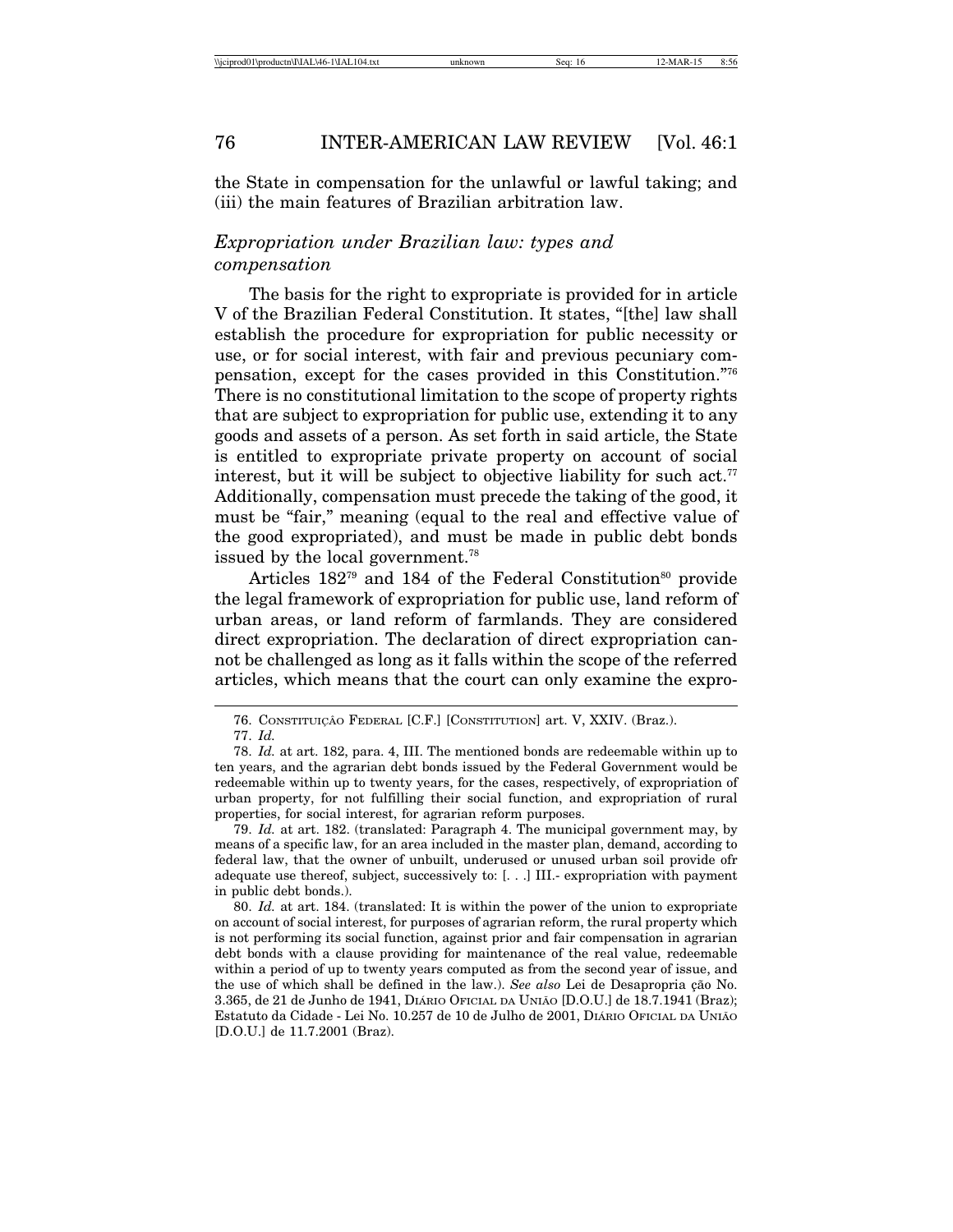priation if the formal requisites established in the administrative statute are met. The Brazilian legal system recognizes the existence of indirect expropriation, which has been created by case law.81 Nonetheless, no difference has been made in the legal statutes between indirect expropriation and regulatory takings. Thus, the abovementioned jurisprudence constructed in the framework of NAFTA, the Energy Charter, and the ICSID can only be included as mere references by investors before Brazilian courts.

The term "indirect expropriation" refers to an act of expropriation by the State without observance of due process of law, whether the taking is total or partial.<sup>82</sup> According to Brazilian law, the state's right to regulate is only limited by the proportionality principle.83 That is, the State cannot eliminate the rights of investors; it can only restrain them as far as necessary for the preservation of a public interest. Further, in the case of an indirect expropriation, unlike in direct expropriation, national courts are entitled to examine if the act actually qualifies as expropriation.<sup>84</sup> If the court determines that an act of expropriation took place, there will be a transfer of property rights from the owner to the state entity and a proper compensation will be paid. If the act is not found to be an expropriation, the court will determine the amount to be paid to compensate the limitation of the property rights suffered.

Thus, the State may also be found liable by facts of Administration. Article 37, paragraph 6 of the Federal Constitution provides that "when rendering public services, both public and private legal entities shall be liable for damages that any of their agents, acting as such, cause to third parties, ensuring the right of recourse against the liable agent in cases of malice or fault."85

Likewise, Meirelles, one of the most well-known Brazilian scholars, says,"[t]he damage caused by a public work brings to the Administration the same objective liability established for the public services, because, although the work is an administrative fact, it always results from an administrative act which orders its execution."86

<sup>81.</sup> JOSÉ DOS SANTOS CARVALHO FILHO, MANUAL DE DIREITO ADMINISTRATIVO 684, (15 ed. 2006).

<sup>82.</sup> Oliva, *supra* note 7, at 48.

<sup>83.</sup> TAVELA, *supra* note 74, at 122.

<sup>84.</sup> *Id.* at 120.

<sup>85.</sup> CONSTITUIÇÃO FEDERAL [C.F.] [CONSTITUTION] art. 37, VI. (Braz.).

<sup>86.</sup> HELY LOPES MEIRELLES, DIREITO ADMINISTRATIVO BRASILEIRO 536 (Eurico de Andrade Azevedo et al. eds., 30th ed. 2005).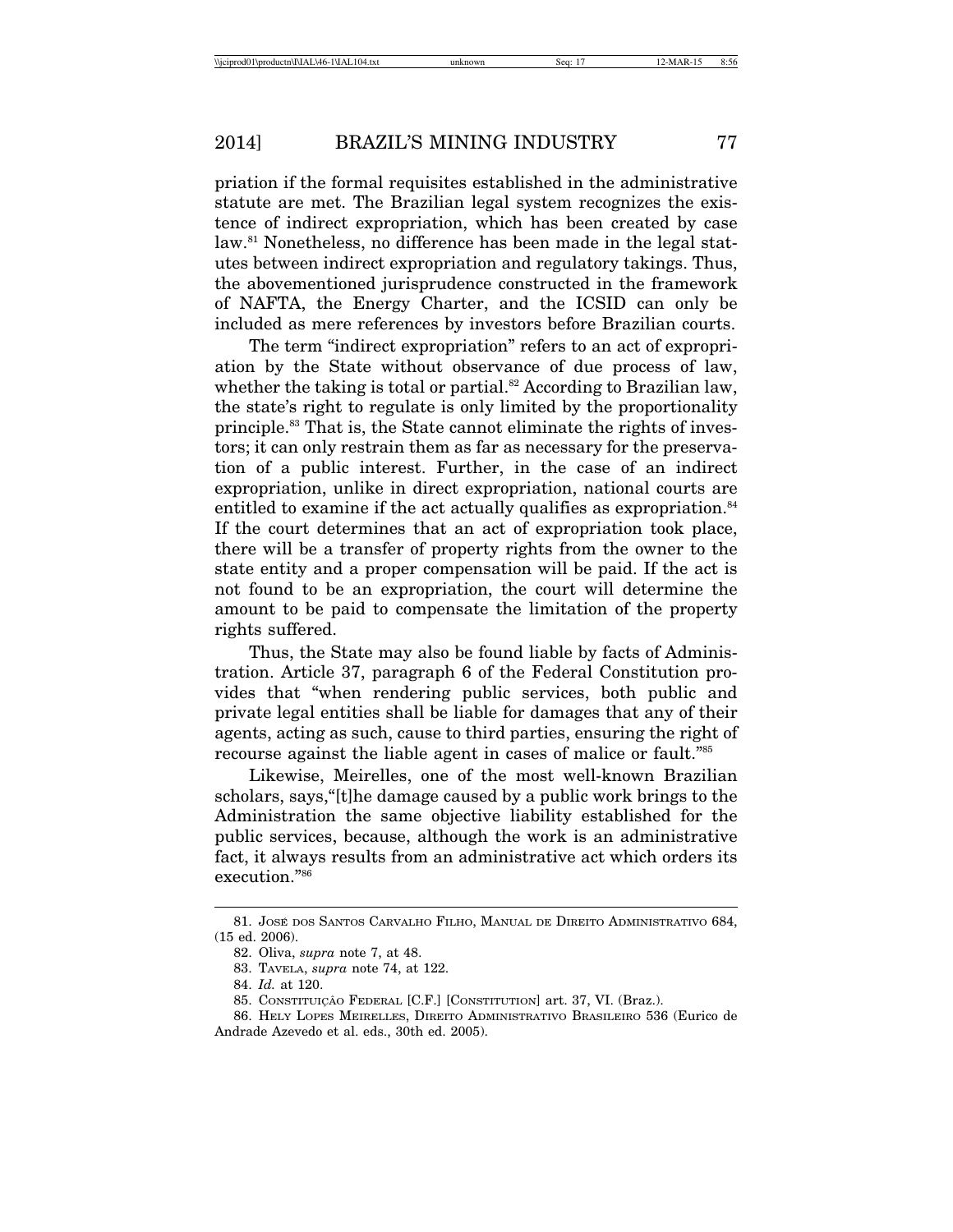Most scholars agree that Article 37 of the Federal Constitution is the basis of objective State indemnity, as well as the basis of subjective indemnity regarding public agents. $87$  Indemnity arising out of this type of damage is the unequal distribution of public administration, where it places a burden greater than the other on some members of the society in order to further the public interest. In these cases, the damage is composed of two elements: speciality<sup>88</sup> and abnormality.<sup>89</sup>

In general, the liability of the state and the amount to be paid as a result of the damage produced*,* which encompasses *damnum emergens* and loss of profits, will be determined by reference to the proportionality of the action pursued by the State and the subjective element that must concur in each expropriation.<sup>90</sup> Recently, Brazilian courts have only dealt with expropriations related to real estate, and the evaluation of the amount to be paid is made by the entity responsible for the expropriation on the basis of the market value.<sup>91</sup>

The Serra do Mar State Park series of cases formed the basis for the amount of indemnification.<sup>92</sup> The courts defined some evaluation methods for expropriation that have been adopted and clarified by higher courts, including the Supreme Tribunal of Justice. Brazilian national courts have set forth general rules to apply to calculate the amount of indemnification: first, they established an objective purpose criteria to delineate the proper use of land. Previous limitations to land use, on the basis of general statutes or other abstract rules, prevented owners from claiming compensation when new limitations came up.93 Second, indemnification

<sup>87.</sup> JOSÉ EMILIO NUNES PINTO, *A Aribtrabilidade de Controvérsias nos Constratos com o Estado e Empresas Estatais,* 1 Revista Brasileira de Arbitragem 9, 21 (2004); PAULO OSTERNACK AMARAL, *Vantagens e Peculiaridades da Arbitragem Envolvendo o Poder P´ublico* in Cesar A. Guimaraes Pereira & Eduardo Talamini (eds.), *Arbitragem e poder p´ublico*, 344 (Saraiva 2010); LICIA KLEIN, *A Arbitragem nas Concessoes de Servicio P´ublico,* in Cesar A. Guimaraes Pereira & Eduardo Talamini(eds.), *Arbitragem e poder p´ublico,* 100 (Saraiva 2010); MARIA SYLVIA ZANELLA DI PIETRO, DIREITO ADMINISTRATIVO, 173 (21 ED. EDITOR ATLAS 2008).

<sup>88.</sup> Special damage is one that burdens a particular situation of one or more individuals, not being a generic loss distributed over the society. It corresponds to a patrimonial burden that falls specifically upon a certain individual or individuals and not upon the community or a generic and abstract category of people.

<sup>89.</sup> Abnormal damage is one that exceeds mere patrimonial injuries, small and inherent to the conditions of social coexistence.

<sup>90.</sup> Oliva, *supra* note 7, at 48.

<sup>91.</sup> TAVELA, *supra* note 74, at 121.

<sup>92.</sup> Tribunal de Justiça de São Paulo [TJ/SP] [São Paulo Court of Appeal] Apelação Cível No. 9 84.276.5/1-00-Paraibuna (Braz.).

<sup>93.</sup> Tribunal de Justiça de São Paulo [TJ/SP], Oitava Câmara de Direito Público,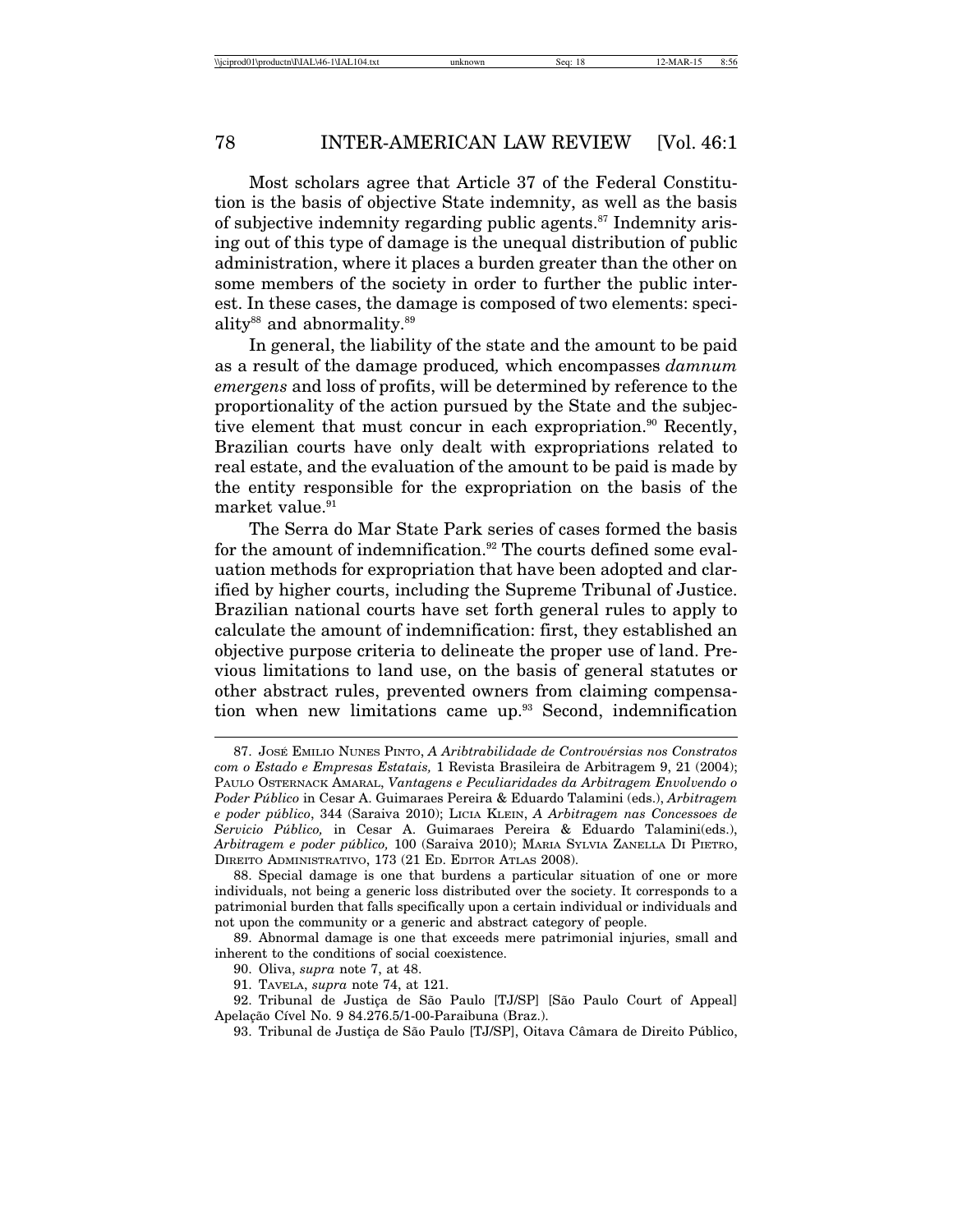must be calculated based on the market value of the real estate.<sup>94</sup> Finally, damages due to limitations to property rights should be evaluated taking into account previous, abstract and general limitations in similar properties.<sup>95</sup>

As for the future profits, they are only admitted if there is certainty. If the principle of proportionality is preserved, the State will not be found liable<sup>96</sup>. The investor is the party who will bear the economic burden of proving the loss.

#### *Arbitration under Brazilian law*

In 1995, Brazil enacted the Brazilian Arbitration Law (Law no. 9.307/96) (BAA).<sup>97</sup> Article 1 establishes that disputes arising from claims involving alienable property rights are objectively arbitrable. However, the principle of legality laid down in Article 5 of the Brazilian Federal Constitution open a discussion on whether the Government needed an express authorization to allow the inclusion of an arbitral clause in administrative contracts. The Federal Accounting Court considered a case regarding the legality of arbitration clauses in contracts with governmental entities and State-controlled companies in the absence of a law specifically consenting to arbitration. Furthermore, the Court considered that Article 23, XV of the Law Public Service Permissions and of Concessions (Law no. 8987/95)<sup>98</sup> did not meet the standard of formal authorization as provided in Article 5.99

The Superior Court of Justice did not share the position of the Federal Accounting Court. In its view, Article 23 of the Law of Concessions and the Public-Private Partnerships (PPP) Law (Law no. 11079/04) satisfies the requirement for legal authorization

de F´erias, "Janeiro/99", Processo de Resp nº 150.603/SP (97/0071129-3). Parecer no. 002/98 GPCB.

<sup>94.</sup> LEONARDO MUNHOZ, *The Environmental Limitations to Property Rights in Brazil and the United States of America*, 92, PACE UNIVERSITY DIGITAL COMMONS (2014).

<sup>95.</sup> TAVELA, *supra* note 74, at 122.

<sup>96.</sup> *Id.* at 120

<sup>97.</sup> Lei de Arbitragem - Lei No. 9.307 de 23 de Setembro de 1996, DIÁRIO OFICIAL DA UNIÃO [D.O.U.] de 24.9.1996 (Braz) [hereinafter Lei de Arbitragem].

<sup>98.</sup> Lei de Concessoes - Lei no. 8.987, de 13 de fevereiro de 1995, DIÁRIO OFICIAL DA UNIAO˜ [D.O.U.] de 14.2.1995 (Braz).

<sup>99.</sup> Tribunal de Contas da União [TCU] [Federal Court of Accounts] Processo 005.250/2002-2, Mar. 14, 2006, Comercializadora Brasileira de Energia Emergencial, AC-0537-07/06-2 (Braz.), *available at* http://portal2.tcu.gov.br/TCU (change query drop down "Pesquisar em" menu to "Acórdãos e Decisões"; then enter "537" into text box "N. Acórdão"; enter "2006" into text box "Ano"; then change query drop down "Colegiado" to "Segunda câmara", then click on "Pesquisar.")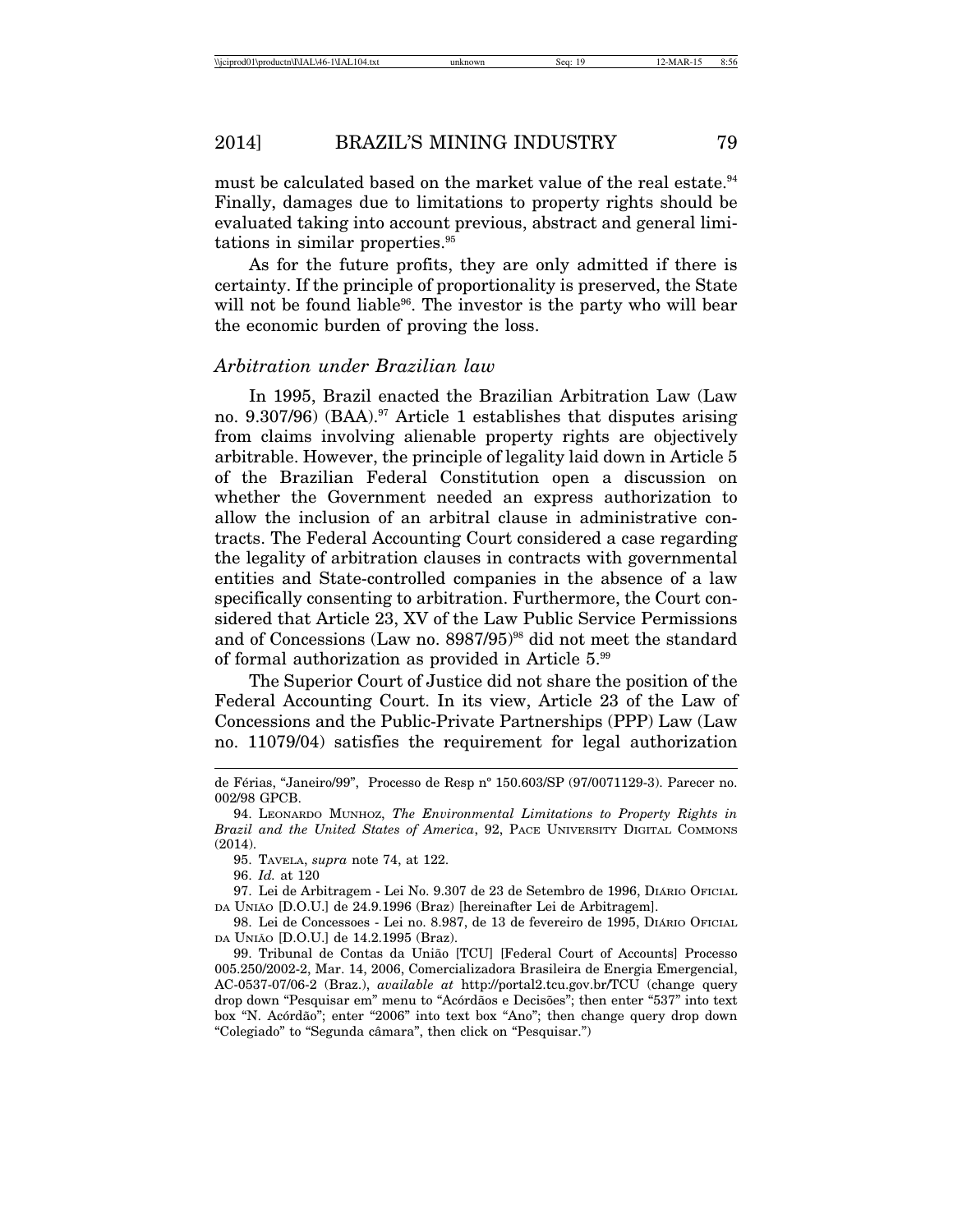necessary to legitimize the use of arbitration in concession agreements. The Superior Court found that arbitration clauses are authorized when settling disputes between the State or State-controlled enterprises and the private sector in specific areas of the economy. This discussion was concluded after the enactment of Article 23-A into the Law of Concessions:

The concession agreement may stipulate the employment of private mechanisms to resolve disputes arising from or related to the contract, including arbitration, to be performed in Brazil and in the Portuguese language, according to Law 9307 of September 23, 1996.<sup>100</sup>

Similarly, market players in the trade of energy must adhere to the arbitration convention. The rules for resolution of any disputes between players that are members of the CCEE (Camara de Comercializacao de Energia Electrica – CCEE) will be established in the trade convention and in its articles of incorporation, which should address the mechanism and the arbitration convention, pursuant to Law 9307, of September 23, 1996.101

Today, domestic agencies related to oil and gas, transportation, and communications are authorized, and even incentivized, to use arbitration as a way of settling disputes. Also, a major step towards the acceptance of the subjective arbitrability of disputes involving the government, as long as they are limited to transferrable or alienable rights, was the enactment by the State of Minas Gerais of State of Law No. 19.477 of January 12, 2011, which regulates the submission to arbitration of those disputes in which the state is a party. For the other States, regardless of the type of relationship established between the State and the foreign investor, it is the nature of the claim that determines the arbitrability of the dispute.102 However, a foreign corporation that wishes to settle a dispute before an arbitration tribunal will be limited to contractual claims.103 In all cases, the BAA will be the *lex arbitri* as long as the seat of the arbitration is Brazil.

In order to protect the public interest, however, some contracts entered into by the State include the so-called "*cl´ausulas*

<sup>100.</sup> Lei no 11.079, de 30 de dezembro de 2004, DIARIO OFICIAL DA UNIÃO [D.O.U.] de 27.6.2011 (Braz) [hereinafter Lei 11.0979].

<sup>101.</sup> Lei No. 10.848, de 15 de Marco de 2004*.* DIARIO ´ OFICIAL DA UNIAO˜ [D.O.U.] de 16.3.2004 (Braz).

<sup>102.</sup> TAVELA, *supra* note 74, at 43.

<sup>103.</sup> Jean Kalicki & Suzana Medeiros, *Investment Arbitration in Brazil: Revisiting Brazil's Traditional Reluctance Towards ICSID, BITs and Investor-State Arbitration*, 24 ARB. INT'L 423 (2008).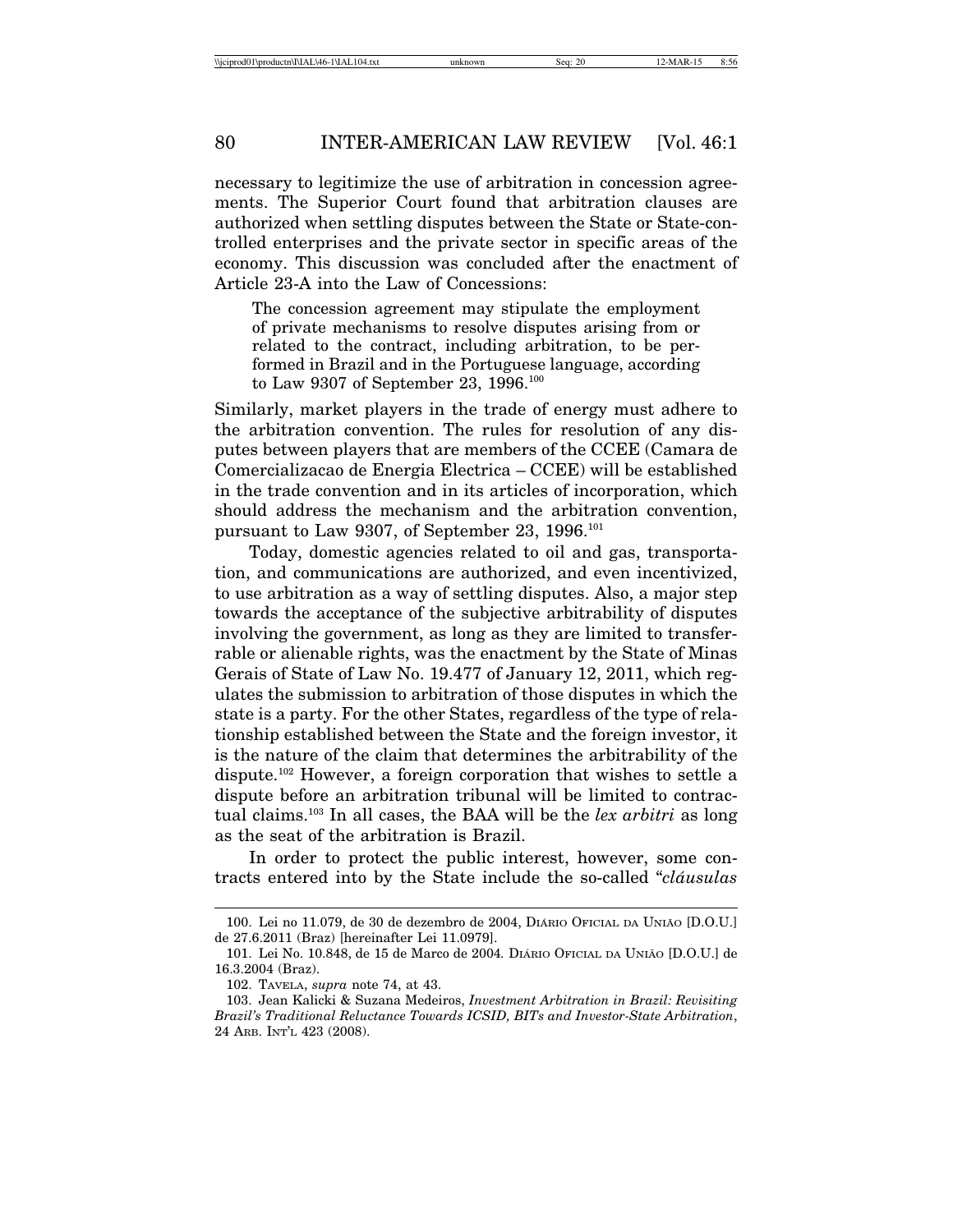*exorbitantes,*" which render the contract non-arbitrable by virtue of the principle of the inalienability of the public interest.104

As for the enforcement of arbitration awards, since the provisions contained in the Concessions Law and the PPPs Law determine that arbitration will be held in Brazil, the awards rendered will be domestic arbitral awards.<sup>105</sup> Annulment of the award can take place on the grounds established in Article 32 of the BAA, whereas Article 33 of the same legal text provides that Brazilian Courts are entitled to exercise its jurisdiction over domestic awards.106

In the case of recognizing and enforcing foreign arbitration awards, Articles 34 and 35 define a foreign arbitration judgment as any judgment rendered outside the national territory and appoints the Brazilian Federal Supreme Court as the ratifying institution.107 Further, the law stipulates that the foreign arbitration award is to be recognized or executed in Brazil in conformity with the international agreements ratified by the country<sup>108</sup> and, in their absence, with domestic law.109

#### *Is Brazil walking towards resource nationalism?*

Brazil is considered a safe harbour for foreign investment in

107. Lei de Arbitragem, *supra* note 97 ("art. 34. A sentença arbitral estrangeira será reconhecida ou executada no Brasil de conformidade com os tratados internacionais com eficácia no ordenamento interno e, na sua ausência, estritamente de acordo com os termos desta Lei. Parágrafo único. Considera-se sentença arbitral estrangeira a que tenha sido proferida fora do território nacional. art. 35. Para ser reconhecida ou executada no Brasil, a sentença arbitral estrangeira está sujeita, unicamente, à homologação do Supremo Tribunal Federal.").

108. Brazil is a signatory of the New York Convention of June 10, 1958, on the recognition and enforcement of foreign arbitration decisions. Furthermore, Brazil has ratified the 1975 Inter-American Convention on International Commercial Arbitration (Panama Convention), the 1979 Inter-American Convention on Extraterritorial Validity of Foreign Judgments and Arbitration Awards (Montevideo Convention) and the 1958 U.N. Convention on the Recognition and Enforcement of Foreign Arbitration Awards (New York Convention).

109. PEDRO PAULO CRISTOFARO & LUIZ FERNANDO TEIXEIRA PINTO, LATIN AMERICAN INVESTMENT PROTECTIONS: COMPARATIVE PERSPECTIVES ON LAWS, TREATIES, AND DISPUTES FOR INVESTORS, STATES, AND COUNSEL 85, 95 (Jonathan C. Hamilton et al. eds., 2012).

<sup>104.</sup> TAVELA, *supra* note 74, at 43.

<sup>105.</sup> Lei 11.079, *supra* note 100.

<sup>106.</sup> Lei de Arbitragem, *supra* note 97 ("art. 33. A parte interessada poder´a pleitear ao órgão do Poder Judiciário competente a decretação da nulidade da sentença arbitral, nos casos previstos nesta Lei.  $\S1^{\circ}$  A demanda para a decretação de nulidade da sentença arbitral seguirá o procedimento comum, previsto no Código de Processo Civil, e deverá ser proposta no prazo de até noventa dias após o recebimento da notificação da sentença arbitral ou de seu aditamento.").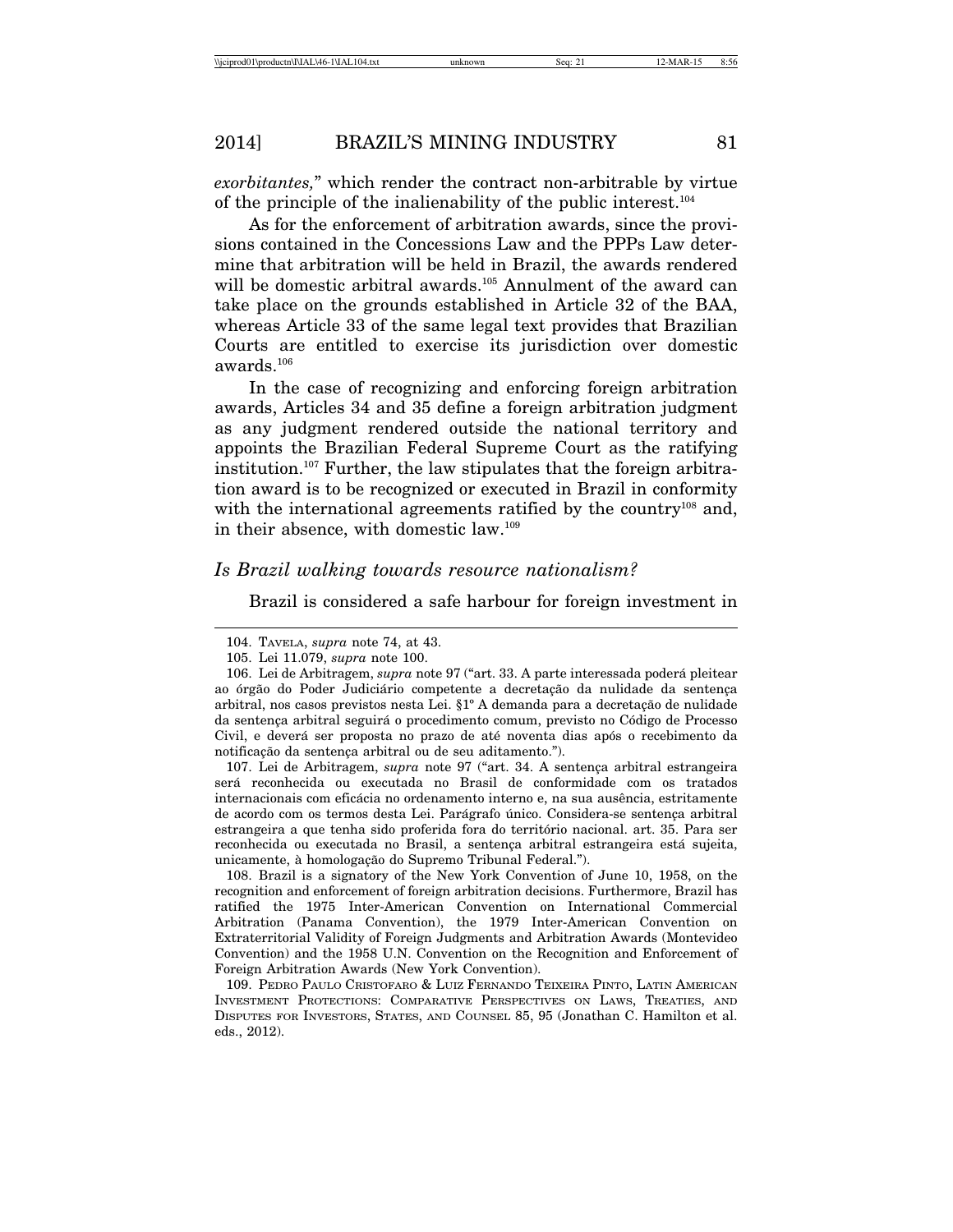the mineral sector, unlike the time of the non-ratification of several BITs when it was a major importer of capital.<sup>110</sup> Traditionally, the mining and oil industry was excluded from foreign investors, but under the Cardoso Administration, the Brazilian constitution was reformed and the market was opened to several sectors such as telecommunications, oil and gas. By then, the government sold its controlling interest in Companhia Vale do RioDoce, the largest Brazilian mining company, which led to an impressive increase of the FDI.111 Later on, Brazil adopted certain measures on the grounds of the so-called "environmental governance."112

Using their sovereign power, governments can issue regulations aimed at promoting "social purposes" on the face of a public need, public utility, national interest, or even on the grounds of national security. Since 2006, new movements in Bolivia, Ecuador and Venezuela have been working towards the nationalization of the oil and mining industry on the basis of a "state of necessity". Moreover, in the past two years, more than twenty countries, including Brazil, have amended their mining laws in order to increase the share of profits by increasing taxes or royalties.<sup>113</sup>

#### Legal Framework of Brazilian Mining

The mining industry accounts for 6% of Brazil's gross domestic product (GDP) and is responsible for more than 50% of the country's commercial trade balance.114 In 2010, iron ore accounted for 78% of Brazil's total export of minerals, including 300 million tons115 with almost half of the exports going to China. The demand for minerals is expected to increase over the current \$12 billion USD per year given the implementation of the *Programas de Aceleracao de Crescimento* (PAC I and II).116

<sup>110.</sup> Bruno Dario Werneck, et al., *The mining industry in Brazil: trends and developments*, PRAC. L. (Apr. 1, 2013), http://us.practicallaw.com/1-522-8479?q=&qp= &qo=&qe [hereinafter Bruno Dario Werneck].

<sup>111.</sup> Oliva, *supra* note 7, at 48.

<sup>112.</sup> TIENHAARA, *supra* note 3 at 25.

<sup>113.</sup> Philip Hill et al., *Resource Nationalism: A Return to the Bad Old Days?*, CLIFFORD CHANCE 2 (Sept. 13, 2012), http://www.cliffordchance.com/content/dam/clif fordchance/PDFs/Resource\_Nationalism\_-\_A\_Return\_to\_the\_Bad\_Old\_Days.pdf.

<sup>114.</sup> *The mining sector in Brazil: building institutions for sustainable development*, INTERNATIONAL COUNCIL ON MINING & METALS 3 (Jun. 2012), *available at* http:// www.icmm.com/document/3731.

<sup>115.</sup> *Information and Analysis of the Brazilian Mineral Economy*, INSTITUTO BRASILEIRO DE MINERAÇÃO 15 (2010), *available at* http://www.ibram.org.br/sites/1300/ 1382/00001252.pdf.

<sup>116.</sup> Bruno Dario Werneck, *supra* note 110.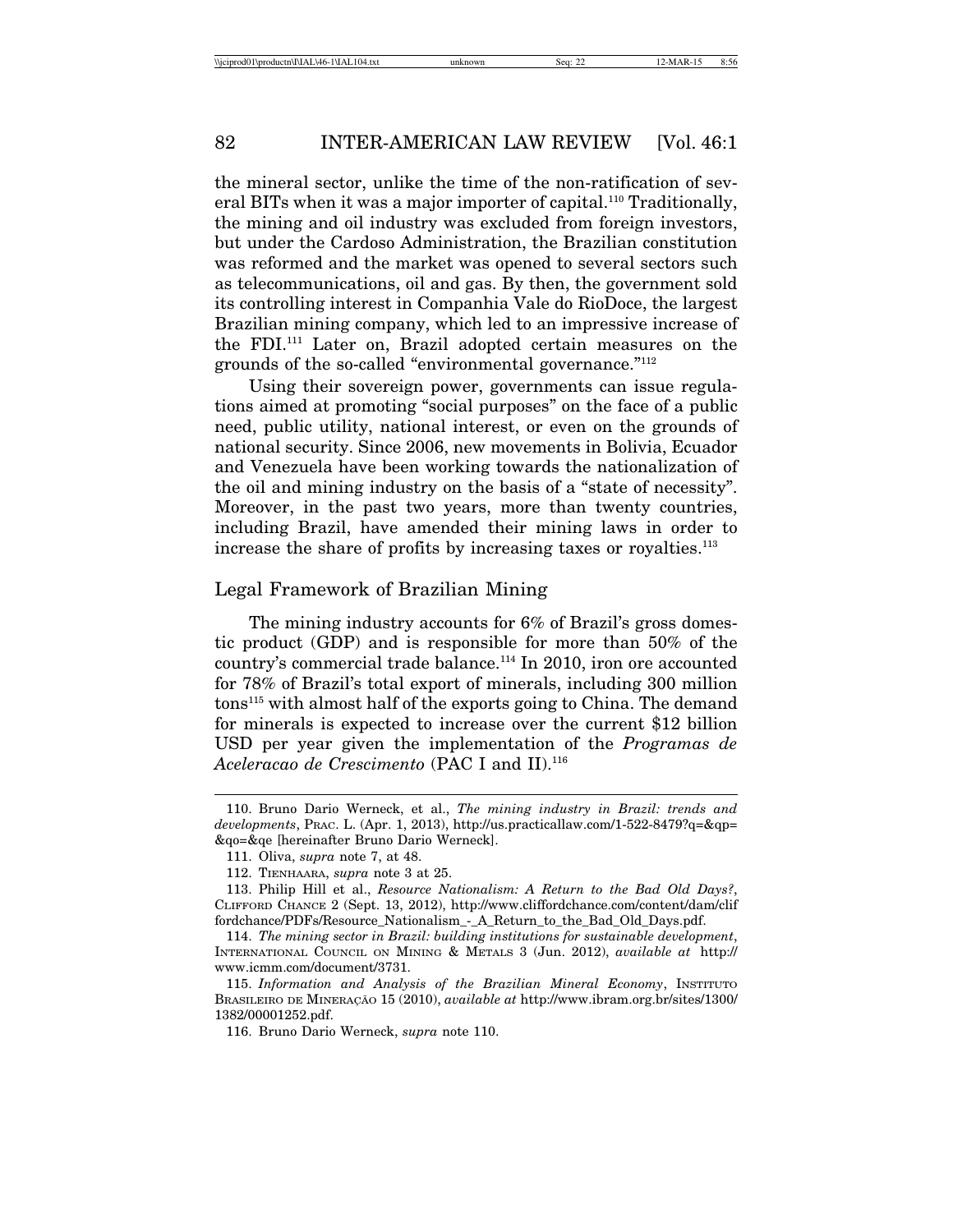The Brazilian mining industry is regulated at the federal level.117 The National Department of Mineral Production (DNPM) is the agency in charge of issuing authorizations to any company with plans to conduct an exploration within the Brazilian territory.118 The Mining Code and its regulations are the main legal texts applicable. The DNPM, the Ministry of Mines and Energy, and the environmental protection authorities (EPAs) supervise and implement these regulations, because only when mining products have already been exploited belong to the holder of the concession.

Under Brazilian law, only domestic companies are allowed to apply for mining concessions.119 However, there are no restrictions on foreign ownership of Brazilian mining companies<sup>120</sup> as long as companies incorporated under Brazilian law are headquartered in Brazil and have resident management.<sup>121</sup> There are two main mining rights that can be obtained by national or foreign mining companies: (1) exploration licences, which offer holders the rights to access property to perform the exploration activities<sup>122</sup>; or  $(2)$  mining concessions, which are granted to those holders of exploration licences that fulfill certain conditions.<sup>123</sup> Licenses are granted for an initial period of three years, which can be extended at DNPM's

122. Decreto Lei No. 227, de 28 de Fevereiro de 1967, DIÁRIO OFICIAL DA UNIÃO [D.O.U.] de 28.2.1967 (Braz).

123. See, e.g., Lei No. 6.938, de 31 de Agosto de 1981, DIÁRIO OFICIAL DA UNIÃO [D.O.U.] de 2.9.1981 (Braz) (establishes a licensing procedure that involves three stages: preliminary, installation, and operation).

<sup>117.</sup> See generally Lei No. 6.938, de 31 de Agosto de 1981, DIÁRIO OFICIAL DA UNIÃO [D.O.U.] de 2.9.1981 (Braz); Lei No. 7805, de 18 de Julho de 1989, DIÁRIO OFICIAL DA UNIAO˜ [D.O.U.] de 20.7.1989 (Braz.); Decreto No. 98.812, de 9 de Janeiro de 1990, DIÁRIO OFICIAL DA UNIÃO [D.O.U.] de 10.1.1990 (Braz.); Decreto No. 97.632, de 10 de Abril de 1989, DIÁRIO OFICIAL DA UNIÃO [D.O.U.] de 12.4.1989 (Braz.); Código Florestal, Lei No. 4.771, de 15 de Setembro de 1965, DIÁRIO OFICIAL DA UNIÃO [D.O.U.] de 16.9.1965 (Braz).

<sup>118.</sup> Lei No. 8.876, de 2 de Maio de 1994, DIÁRIO OFICIAL DA UNIÃO [D.O.U.] de 2.9.1981 (Braz).

<sup>119.</sup> Lei No. 6.634, de 2 de Maio de 1979, DIÁRIO OFICIAL DA UNIÃO [D.O.U.] de 3.5.1979 (Braz).

<sup>120.</sup> The Central Bank has been a key player in the supervision and monitoring of foreign investments, requiring foreign investors to register the inflow of resources within thirty days to allow the repatriation of capital and remittance of dividends and profits. Further, those investments that involve royalties and technology transfer must be registered with Brazil's patent office, the National Institute of Industrial Property.

<sup>121.</sup> The only exception to the above mentioned rule is the border zone regulation that obliges all companies carrying out mining operations in the 150 kilometres from the borders to be controlled and managed by Brazilian citizens who represent at least 51% of the corporate capital, two-thirds of the employees must be Brazilian, and the projects must be pre-authorised by the National Defense Council (CDN).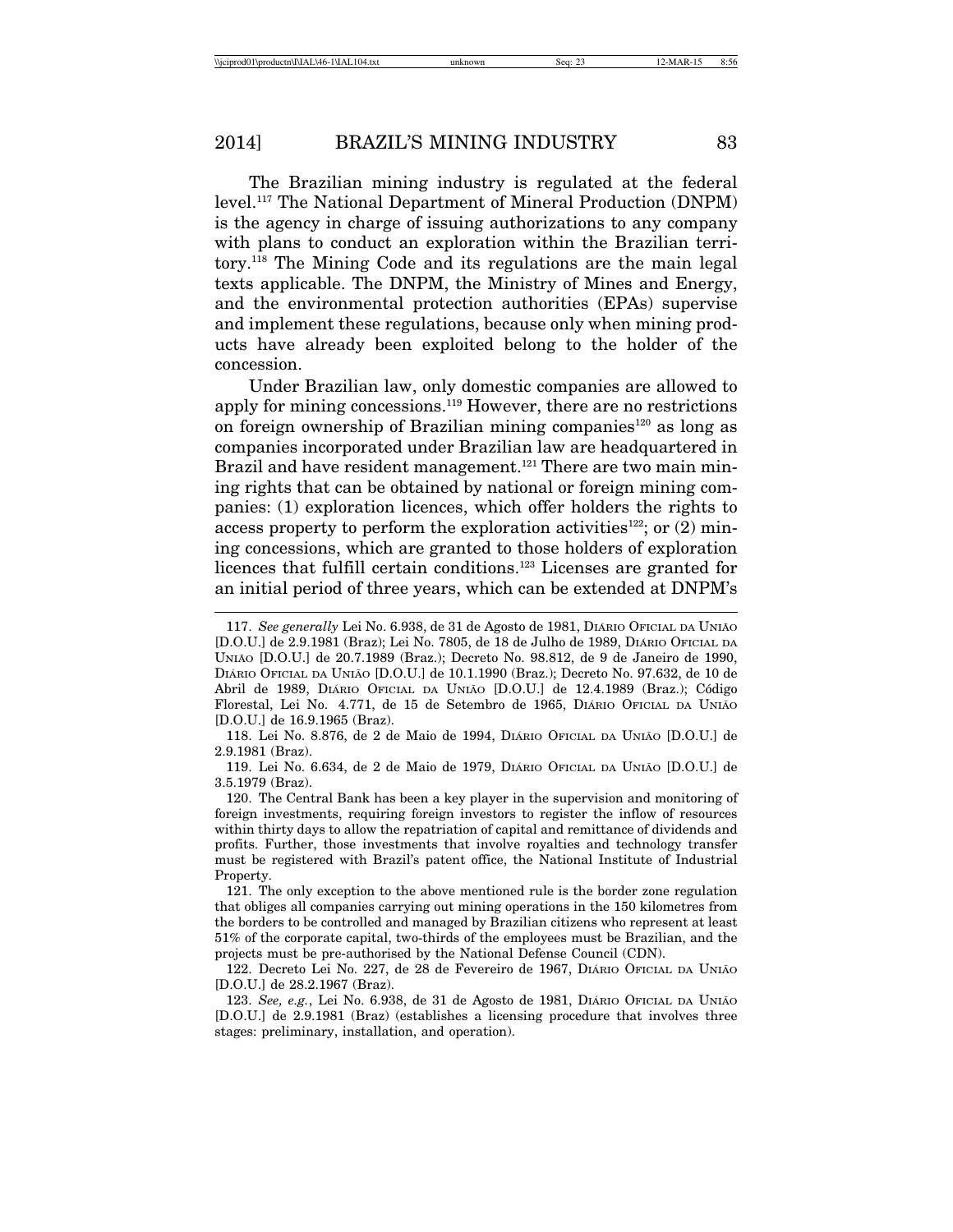discretion by request of the permit holder if it is necessary for the proper conclusion of exploration activities. During this time, the holder must comply with certain obligations, and only if the exploration conducted is successful is the holder eligible to apply for a mining concession.

Since the 1980s, Brazil's Ministério Publico (MP) has become a significant actor in the enforcement of environmental laws and regulations. For example, the Brazilian Public Class Action Law entitles the MP to bring a public class action lawsuit on behalf of a class of injured parties against "any person or entity for harm done to the environment, consumer rights, or the artistic, cultural, historical, touristic and landscape patrimony of the nation."<sup>124</sup> Further, Article 225 of the Constitutional Reform of 1988125 provides for the requirement of environmental impact statements, commitment to biodiversity protection, and pollution controls. It empowers the MP to protect environmental causes through civil litigation to defend environmental interests and "other diffuse and collective interests."126

In June 2013, the Government submitted the New Mining Framework to the National Congress<sup>127</sup>, and it is currently under discussion. It proposes the introduction of the following measures:

- i. The regulatory structure will change with the creation of the Council of National Mining Policy, which will define the general policy, and the Brazilian Mining Agency, which will be responsible for granting new licenses, providing mining information, and auditing the sector;
- ii. Licenses will be granted through public tenders or public call;
- iii. Concessions will be granted through a bidding processes and through a request proceeding for the

<sup>124.</sup> Lei de Ação Civil Pública - Lei 7.347/85, de 24 de Julho de 1985, DIARIO OFICIAL DA UNIAO˜ [D.O.U.] de 25.7.1985 (Braz.). Article V states that any association can also bring a claim in the general public interest as longs as it is at least one year old and have in its institutional objectives the protection of the environment.

<sup>125.</sup> CONSTITUIÇÃO FEDERAL [C.F.] [CONSTITUTION] Art. 225 (Braz.).

<sup>126.</sup> The term diffuse and collective interests has been defined as those of the society as a whole, transindividual, indivisible by nature, and held by an indeterminate number of people linked by a factual situation. *See* lesley K. McAllister, MAKING LAW MATTER: ENVIRONMENTAL PROTECTION AND LEGAL INSTITUTIONS IN BRAZIL 210 (2008).

<sup>127.</sup> Projeto de Lei No. 5807/2013, do novo marco regulatório para o sector de mineração.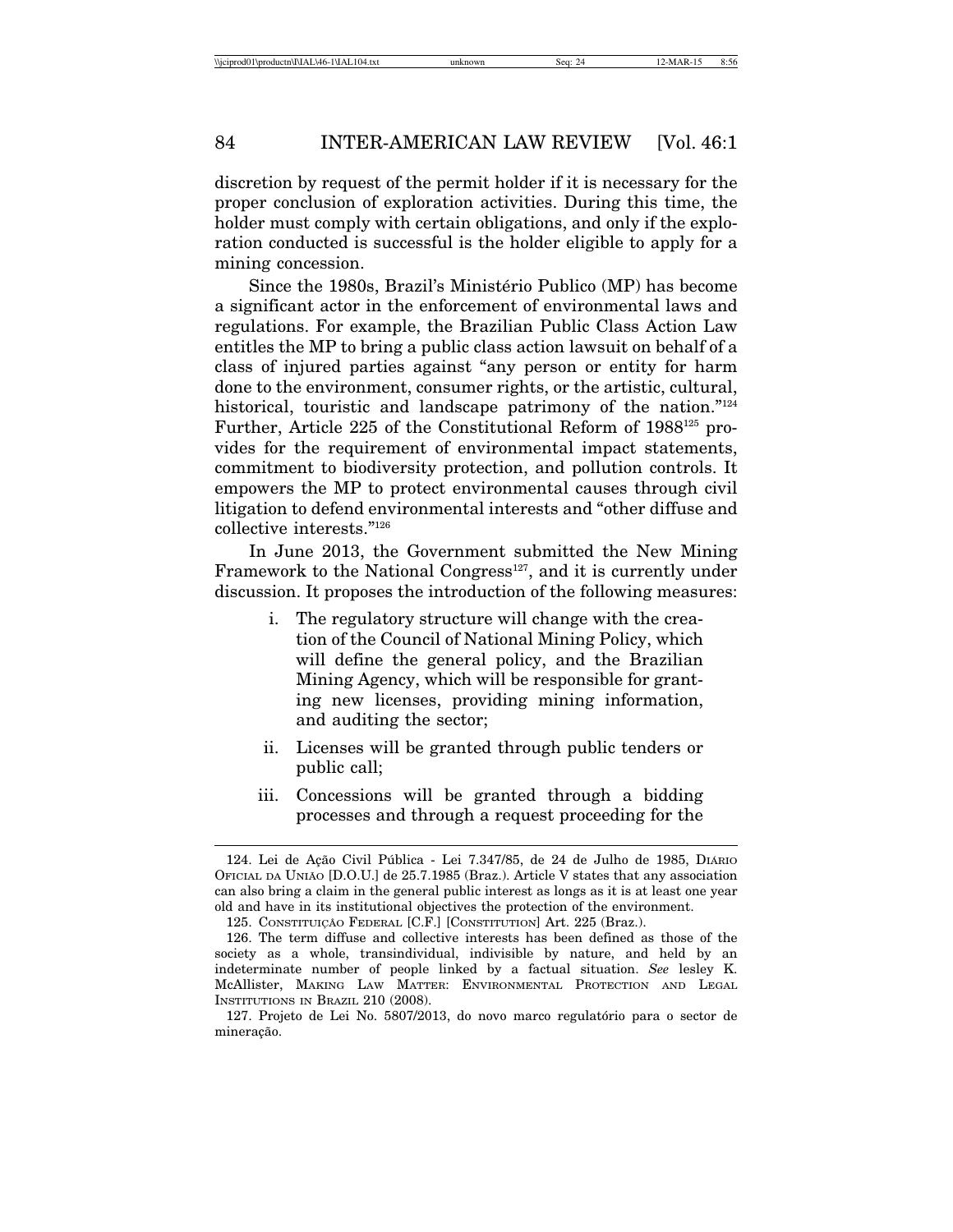sole title for exploration and mining with a license term of 40 years, which may be extended through a renewal for 20 years;

- iv. Change in the mining royalties, which will be calculated over the gross revenue with a maximum rate of 4%.128 The taxable basis will change from net revenue to gross revenue deducted from indirect tax paid;
- v. Creation of a signature and discovery bonus as well as participation in the result of the mining.<sup>129</sup>

Experts and scholars agree that these measures can qualify as indirect expropriation. Measures such as the increase in royalties, taxes or other payments by foreign investors, the alteration of the system of access to exploration and mining, the introduction of requirements for minimum local content, or the new signature or discovery bonuses can qualify as regulatory takings.<sup>130</sup>

Furthermore, several foreign investors have reported encountering difficulties when dealing with Brazil's regulatory agencies. For instance, some companies investing in the electric power sector have claimed to face a moderate level of regulatory risk during the tariff review process while others have reported that Instituto *Brasileiro* do Meio Ambiente e dos Recursos Naturais Renováveis (IBAMA's) licensing requirements are "unpredictable."131

In addition, Brazil has recently discovered massive deep offshore reserves of oil in the pre-salt area. While the government has not forced the renegotiation of the contracts with foreign investors, it has increased its share for future pre-salt projects and forced Petrobras to establish a policy of local content.<sup>132</sup>

<sup>128.</sup> The tax rate is still pending official determination by the President.

<sup>129.</sup> *Resource nationalism update: Mining & Metals*, ERNST & YOUNG 4 (Oct. 2013), available at http://www.ey.com/Publication/vwLUAssets/EY-M-and-M-Resourcenationalism-update-October-2013/\$FILE/EY-M-and-M-Resource-nationalism-update-October-2013.pdf.

<sup>130.</sup> Carlos Vilhena, *Tough Times for the Mining Industry. Is it the End of a Resource Nationalism Trend?*, WHO'S WHO LEGAL (Jan. 2014), *available at* http:// whoswholegal.com/news/features/article/30995/tough-times-mining-industry-endresource-nationalism-trend.

<sup>131.</sup> U.S. DEPT. OF STATE, BUREAU OF ECON. AND BUS. AFFAIRS, 2012 Investment Client Statement Brazil (June 2012), http://www.state.gov/e/eb/rls/othr/ics/2012/ 191115.htm.

<sup>132.</sup> Francisco J. Monaldi, Is Resource Nationalism Fading in Latin America? The Case of the Oil Industry, RICE UNIVERSITY'S BAKER INSTITUTE FOR PUBLIC POLICY 4, http://bakerinstitute.org/media/files/files/6d60ba62/BI-Brief-090314-ResourceNation alism.pdf (last visited Oct. 2, 2014).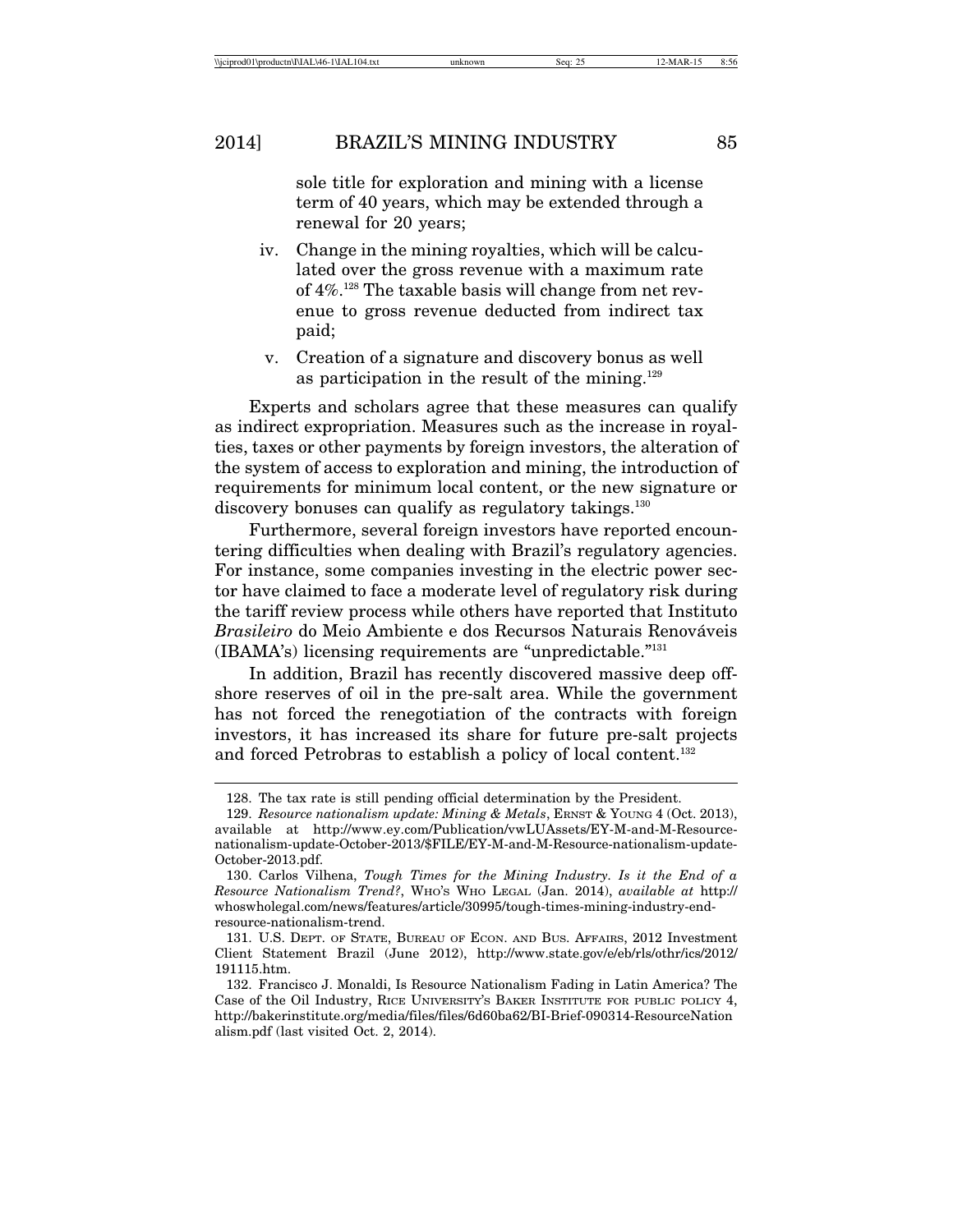#### Contractual Remedies available for Investors

To avoid purported severe economic injuries that regulatory takings could cause to business, it is highly advisable to structure deals to minimize risks. Before conducting any investment in the country, investors should bind their investments with strong contractual clauses in order to ensure that their rights are protected.

Economic equilibrium clauses force parties to enter into negotiations to restore the agreement's original economic equilibrium when changes in laws take place. However, in most cases, the State may collaborate to mitigate the costs that investors incur by: (a) indemnifying the investor for all or part of the costs incurred as a consequence of complying with new laws issued after the entry into force of the agreement; (b) phasing in changes to allow a period to adapt; or (c) modify royalty rates or other payment arrangements to offset the costs of the law.

Freezing or stabilization clauses ensure that the terms of the contract will not be altered by any change in future law (for instance, by the approval of the new Mining Code). They also protect the investor from unilateral actions taken by the host government, which could vary or terminate the original agreement. The company only has to comply with the legislation in force at the date of the entering into the contract. These clauses provide the foreign investor with a "frozen" set of rights and obligations vis-avis the State for an agreed period of time. Alternatively, investors may prefer to include adaptation clauses, which entitle one or both parties to seek a contractual adjustment in the event of a change in the circumstances that affect the performance of the contract. Changes in the circumstances may be defined according to a certain criteria (for instance, commodity prices or mining costs). These clauses are easy to include in private arrangements because, unlike the economic equilibrium clauses, they do not require a legal framework.

Lastly, investors should pay attention to other elements when negotiating their contracts, such as the governing law of the agreement and the mechanism and forum for resolving disputes. It is equally important to bear in mind the restrictions imposed by the Brazilian arbitration laws.

#### **CONCLUSION**

It is a well-established principle of customary international law that direct and indirect expropriation requires compensation.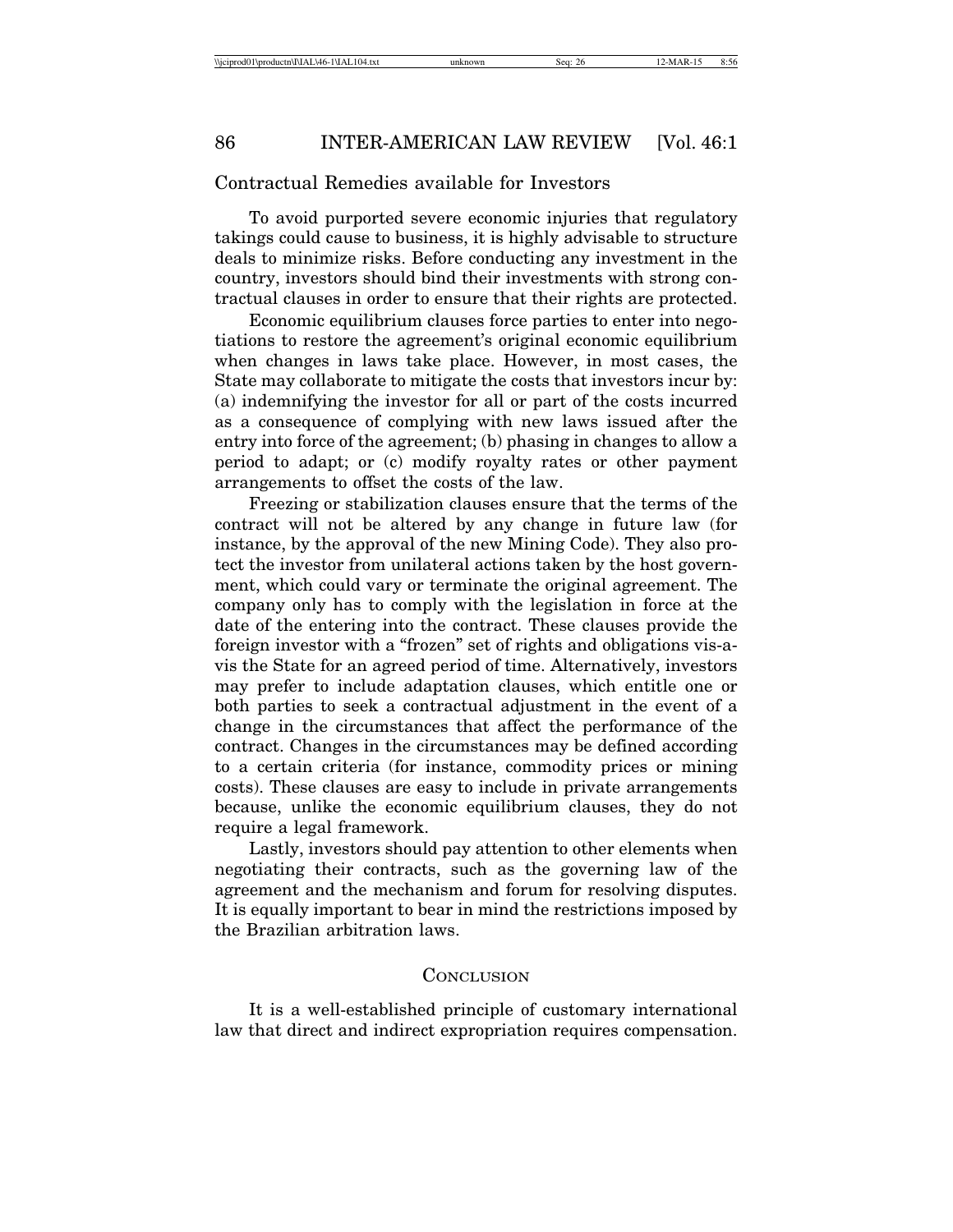At the same time, governments (Brazil is an outstanding example) have a right to regulate, by means of non-discriminatory and proportionate actions, the environment, human health, safety, and morals, without the obligation to provide compensation to investors for the economic injury that said measures may cause.

A case-by-case examination is needed to determine when a measure falls within the scope of indirect expropriation or if, by contrast, a regulatory measure is legitimate under the police powers of the state. In the case of Brazil, one of the world's largest recipients of FDI, it has not ratified the Washington Consensus or BITs with most western countries. The distinction is drawn exclusively by its domestic law, not being Brazilian national legislation bound by the jurisprudence built up in the ambit of the ECHR, ECT or NAFTA.

Despite the strong resistance of the non-governmental organizations for what had been observed in the context of NAFTA as several illicit governmental regulatory acts opposed by foreign investors through arbitration,<sup>133</sup> the United States and Brazil entered into an agreement on trade and economic cooperation to promote the liberalization of trade and investment. As a result, since March 18, 2011, a Committee is working on a BIT agreement between the US and Brazil. .

The Vienna Convention,<sup>134</sup> in an effort to unify domestic and international legal systems, addressed that a country will be a failure if it does not implement its international obligations in the domestic arena. As a matter of law, Brazil follows a monist legal system, incorporating international customary law and international agreements into their domestic law without being subject to any process or act of transformation or incorporation. By virtue of the Lei de Introduçao ao Codigo Civil Brasileiro,<sup>135</sup> international customary law is automatically part of the domestic law and can be applied by national courts when resolving the claims filed before them by investors.136 As a consequence, in the event of

<sup>133.</sup> *Lessons from the MAI*, UNITED NATIONS CONFERENCE ON TRADE AND DEV. 1999, at 18, http://unctad.org/en/docs/psiteiitm22.en.pdf.

<sup>134.</sup> Vienna Convention on the Law of Treaties, art. 27, May 23, 1969, 1155 U.N.T.S. 331 (Article 27 provides that: a party may *not invoke the provisions of its internal law as justification for its failure to perform a treaty (. . .)).*

<sup>135.</sup> Decreto Lei No. 4.657, de 4 de setembro de 1942, DIÁRIO OFICIAL DA UNIÃO [D.O.U.] de 9.9.1942 (Braz)

<sup>136.</sup> Ndiva Kofele-Kale & Fausto Mendanha Gonzaga, *International Law and Domestic Legislation in the Sustainable Management of Transboundary Watercourses: The Case of the Amazon River Basin*, 26 J. ENVTL. L. & LITIG. 147, 163 (2011).